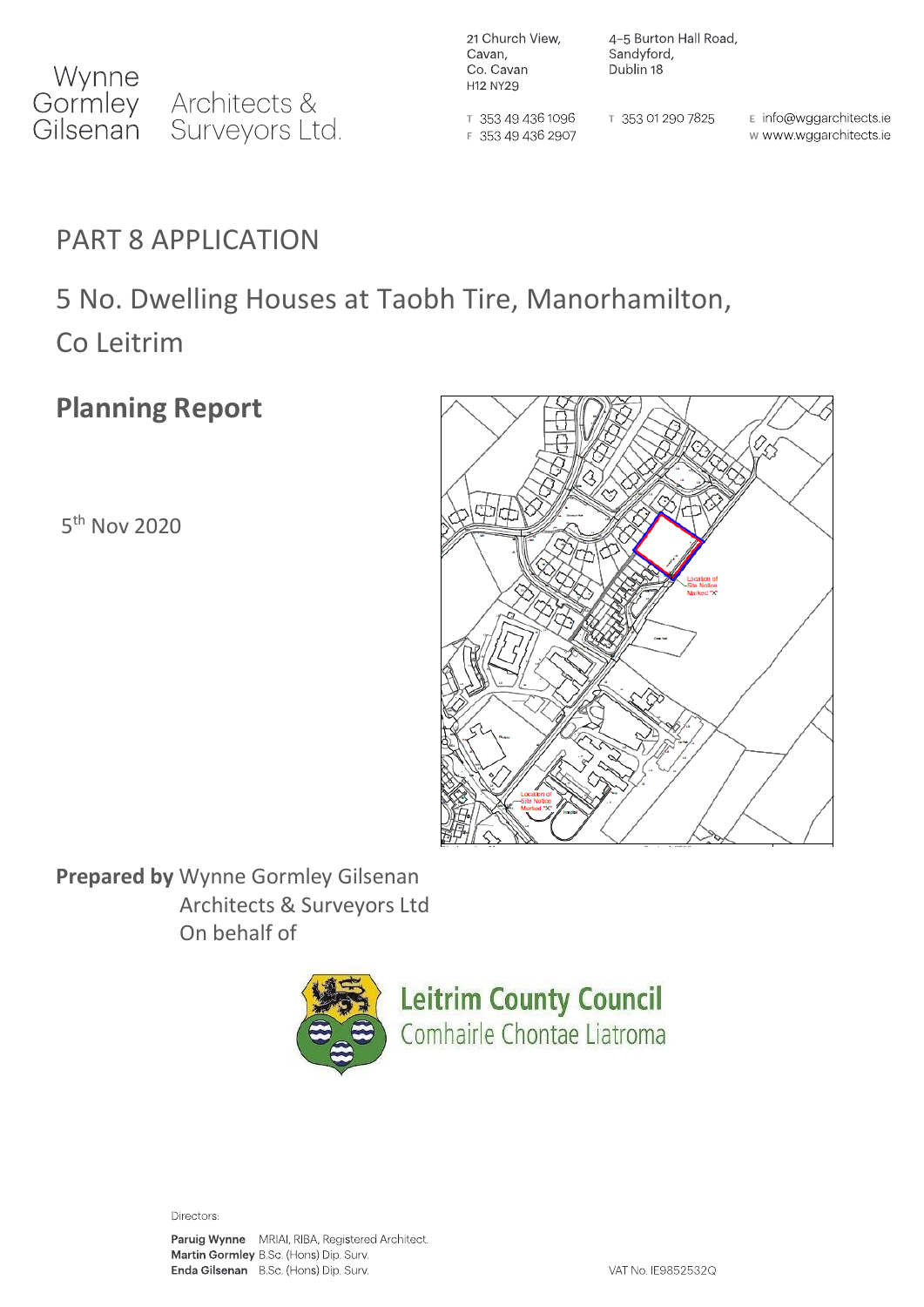

21 Church View, Cavan, Co. Cavan H12 NY29

4-5 Burton Hall Road, Sandyford, Dublin 18

T 353 49 436 1096 F 353 49 436 2907 T 353 01 290 7825

E info@wggarchitects.ie w www.wggarchitects.ie

#### **Document Control Sheet**

| <b>Client:</b>         | Leitrim County Council                                                 |
|------------------------|------------------------------------------------------------------------|
| <b>Protect Title:</b>  | Part 8 Residential Development - Taobh Tire, Manorhamilton, Co Leitrim |
| <b>Document Title:</b> | <b>Planning Report</b>                                                 |
| Document No.           | 20-006                                                                 |

| Rev:                     | <b>Status</b>   | <b>Date</b>   | <b>Author</b> | <b>Reviewed By</b> | <b>Approved By</b> |
|--------------------------|-----------------|---------------|---------------|--------------------|--------------------|
| $\overline{\phantom{a}}$ | Part 8 Planning | 12th Nov 2020 | EG            | <b>MG</b>          | <b>PW</b>          |
|                          |                 |               |               |                    |                    |
|                          |                 |               |               |                    |                    |
|                          |                 |               |               |                    |                    |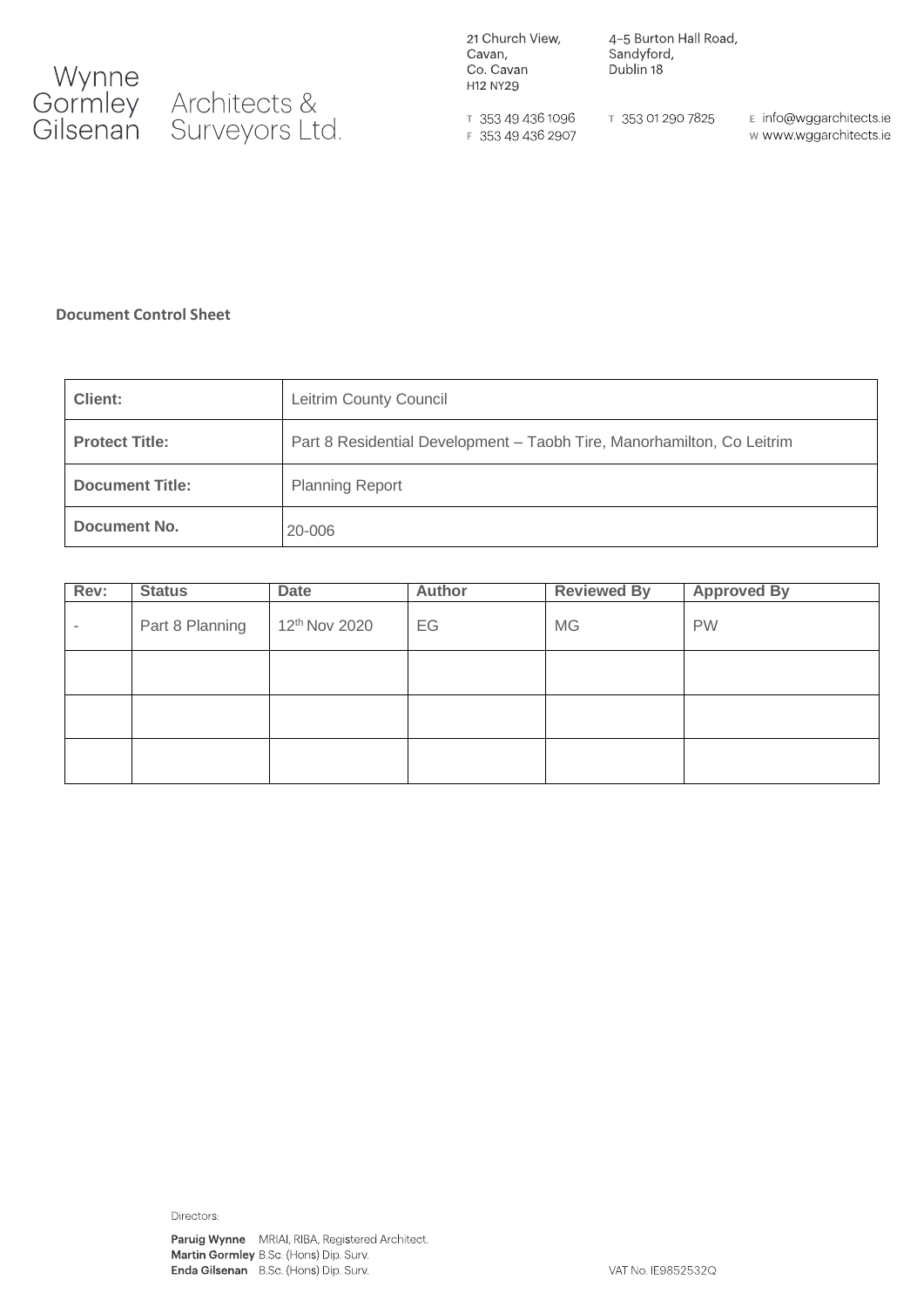

4-5 Burton Hall Road, Sandyford, Dublin 18

T 353 49 436 1096 F 353 49 436 2907 T 353 01 290 7825

E info@wggarchitects.ie w www.wggarchitects.ie

#### **Table of Contents**

#### **1. Introduction**

- 1.1 Project Overview
- 1.2 The Design Team
- 1.3 Housing Need Response

#### **2. Planning Policy Context**

- 2.1 Ireland 2040
- 2.2 Rebuilding Ireland
- 2.3 Quality Housing for Sustainable Communities 2007
- 2.4 Regional Spatial and Economic Strategy 2020-2032
- 2.5 Leitrim County Development Plan 2015-2021
- 2.6 Leitrim County Housing Strategy 2015-2021

#### **3. The Site**

- 3.1. Site Description
- 3.2. Site Zoning
- 3.3. Site History
- 3.4. Site Levels

#### **4. The Proposed Development**

- 4.1. Design Statement
- 4.2. Density
- 4.3. Overlooking
- 4.4. Open Space and Landscaping
- 4.5. Boundary Treatment
- 4.6. Bin Storage
- 4.7. Access, Traffic Calming and Car parking
- 4.8. Site Services
- **5. Appropriate Assessment**
- **6. Archaeology and Protected Structures**
- **7. Conclusions**
- **8. Appendix A – Summary of Proposed Development**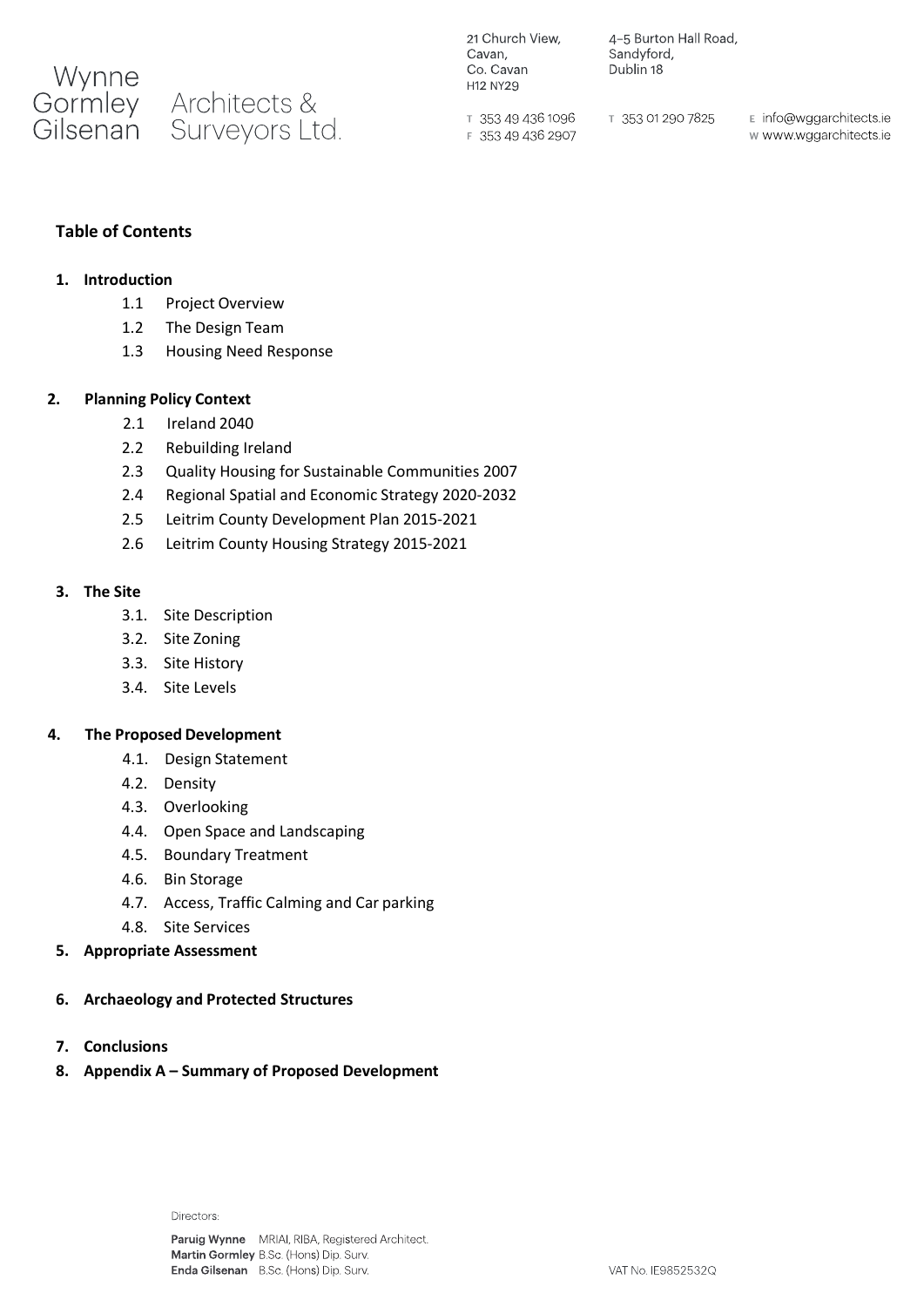21 Church View, Cavan, Co. Cavan H12 NY29

4-5 Burton Hall Road, Sandyford, Dublin 18

T 353 49 436 1096 F 353 49 436 2907 T 353 01 290 7825

E info@wggarchitects.ie w www.wggarchitects.ie

#### **1 Introduction**

Wynne Gormley Gilsenan Architects & Surveyors Ltd, 21 Church View, Cavan have been engaged by Leitrim County Council to compile this planning policy report to accompany the Part 8 planning application for a residential development of 5 no. housing units at Taobh Tire, Manorhamilton, Co Leitrim. This report forms part of an overall package of information setting out the rationale, need and design intent of the proposed development. This development is part of a national policy of increased housing provision to meet demands. The proposed lands are in Leitrim County Council ownership and offer an excellent opportunity to provide high quality housing in close proximity to the centre of Manorhamilton.

#### **1.1 Project Overview**

The proposed site is a greenfield location situated to the NE of Manorhamilton town centre. The site is accessed from the existing N16/Hospital Road junction. To the immediate SW of the site is the existing Taobh Tire housing development consisting of 16 no. units, to the north and west of the site is the Clooneen Park housing development. The local road runs directly in front of the site.

The proposed site measures approximately 0.25 Ha (0.61 Acres) and will if approved, be accessed from the existing N16/Hospital Road junction. The general topography of the site includes a significant slope from a high point on the SW of the site to the NE end of the site. The site itself is currently a vacant infill site.

The proposed development consists of 5 residential units incorporating a mix of semidetached and detached single storey houses with the ability to cater for a wide spectrum of housing needs. Due to the sloped nature of the site and the location of the existing public road, the units have been designed with direct access onto the public road and backing onto the existing Clooneen Park development. The design of the houses and site has taken account of the site topography and the existing units that exist within Taobh Tire. The design takes account of all national and local policies and meets all the standards set to provide a high quality, sustainable development.

#### **1.2 The Design Team**

The design team for this project is led by Wynne Gormley Gilsenan Architects & Surveyors Ltd who have a track record of designing high quality residential developments throughout Ireland for both the public and private sector. Engineering expertise on the project is being supplied by Alan Traynor Consulting Engineers (Civil/Structural) and Renaissance Engineering Ltd (Mechanical and Electrical). Quantity Surveyors for the Project are Michael Walshe and Associates. All members of the Design Team have a wealth of experience in delivering a project of this nature and have worked closely with Leitrim County Council through the design stage to arrive at this application.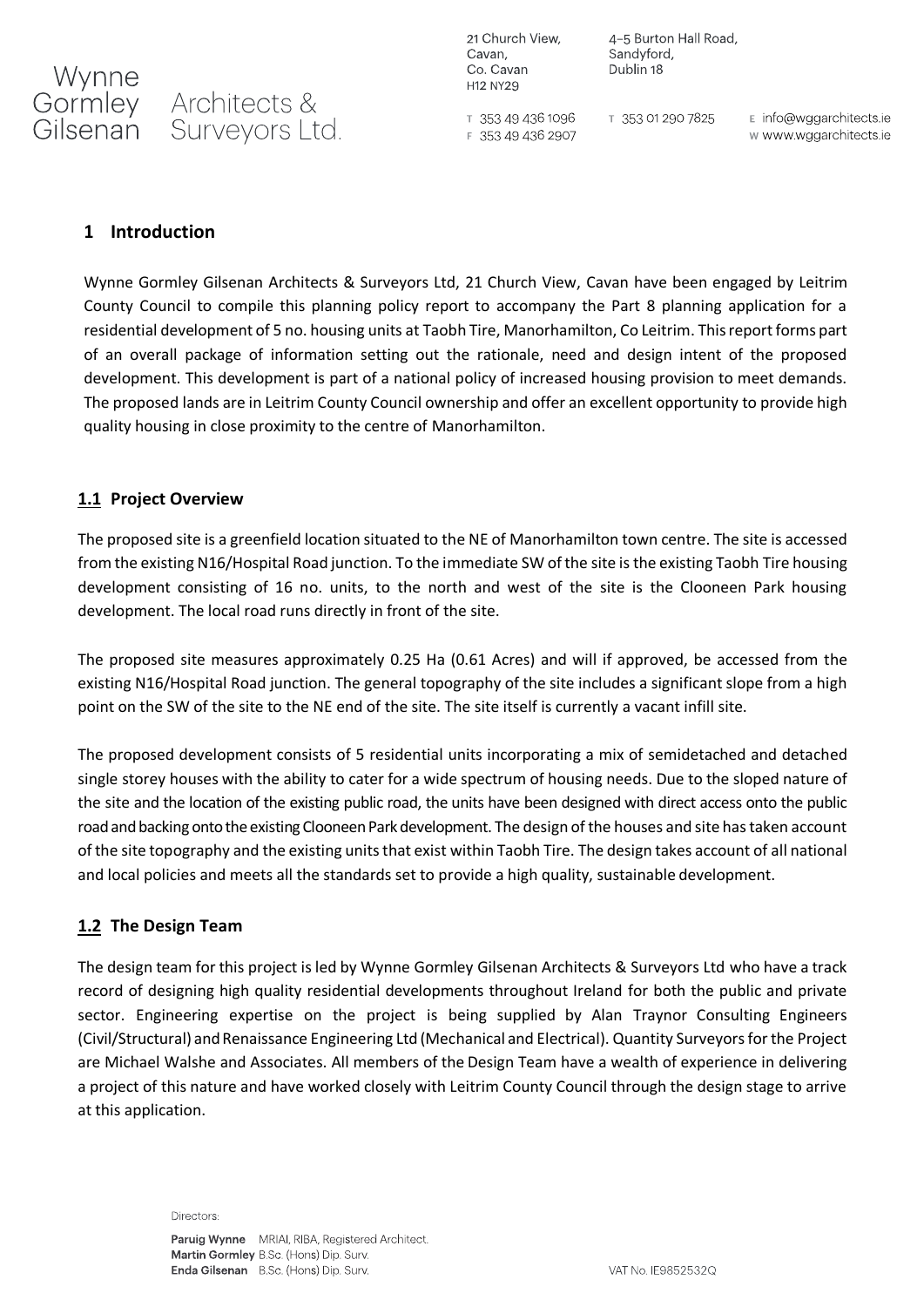

21 Church View, Cavan, Co. Cavan H12 NY29

4-5 Burton Hall Road, Sandyford, Dublin 18

T 353 49 436 1096 F 353 49 436 2907 T 353 01 290 7825

E info@wggarchitects.ie w www.wggarchitects.ie

#### **1.3 Housing Need Response**

This housing scheme is a response to the local need which is set out in the Leitrim Housing Strategy 2015-2021 document which highlights the significant demand that currently exists within the county - "The 'waiting list' for those on the housing list for social housing has levelled out at approximately 523requests."

The current position regarding housing need for the North 2 area of preference –Manorhamilton / Rossinver / kiltyclogher / glenfarne / Lurganboy / Glencar is that there are 76 approved applicants on the housing list. The demand is almost exclusively for Manorhamilton. In terms of the accommodation requirements there are a total of 61 households requiring 1 or 2 bed accommodation and a further 16 requiring family type accommodation (12 no. three beds and 3 no. four beds) This development will therefore meet the need of 5 applicants from the waiting list. In addition, one of the Five Pillars as set out in the Government Action Plan for Housing and Homelessness was to accelerate the supply of social housing.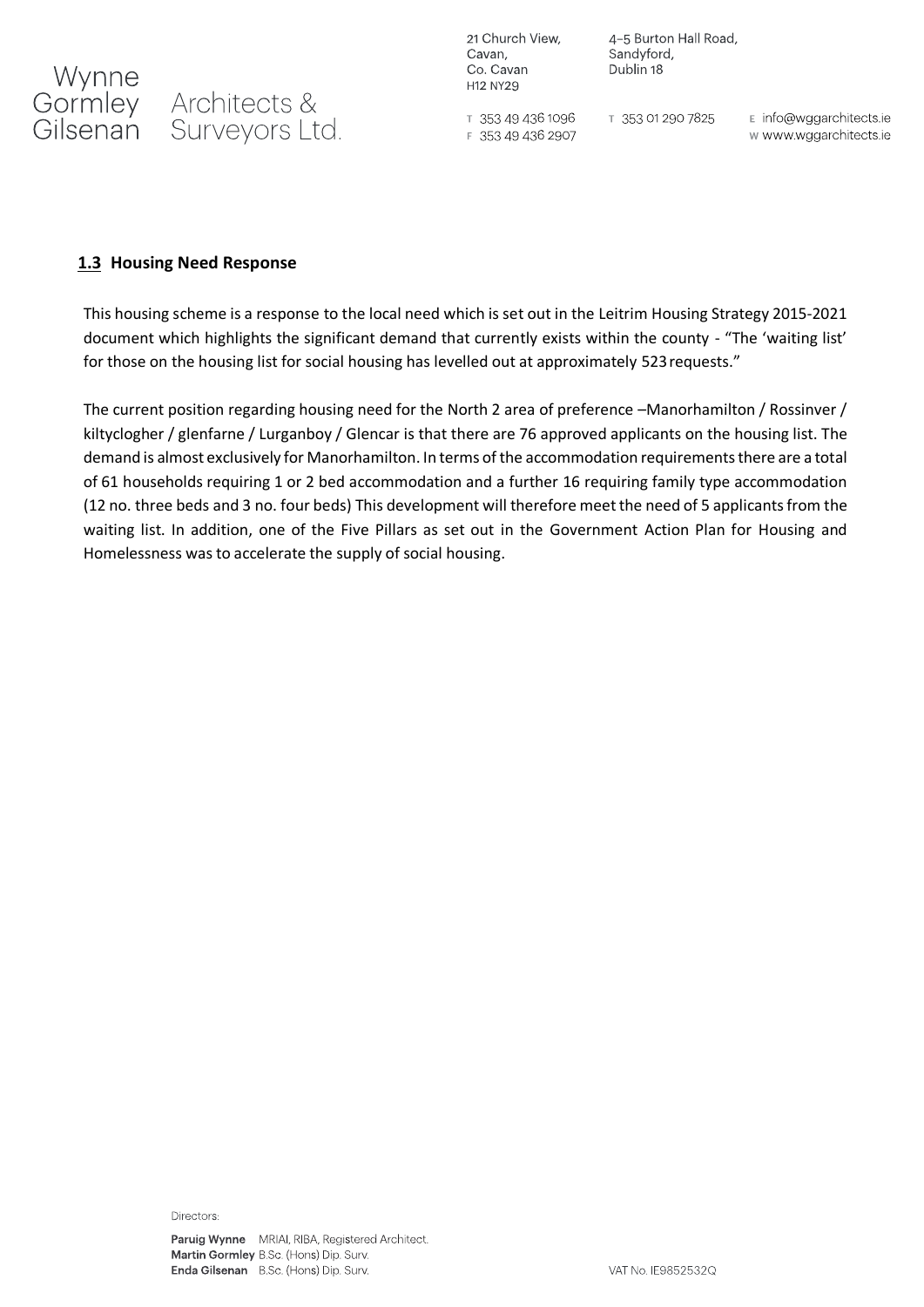4-5 Burton Hall Road, Sandyford, Dublin 18

T 353 49 436 1096 F 353 49 436 2907 T 353 01 290 7825

E info@wggarchitects.ie w www.wggarchitects.ie

#### **2 Planning Policy Context**

Gilsenan Surveyors Ltd.

Architects &

Wynne

Gormley

This section of the report examines local, regional and national planning policy documents which are relevant to this proposed development. The proposed scheme adheres closely to all relevant legislation and guidance documentation as set out below.

#### **2.1 Ireland 2040**

[Project Ireland 2040](https://www.gov.ie/en/policy/project-ireland-2040-policy/) is the government's long-term overarching strategy to make Ireland a better country for all of its people. This document sets out the vision for the future growth of Ireland over the next 20+ years. This document seeks to balance the future growth of Ireland and counterbalance the draw of people and resources to the Greater Dublin Area. National Policy Objective 1b sets out a target of population growth within the northern and Western regions of between 150-175,000.

The National Planning Framework is the Government's plan to cater for the extra one million people that will be living in Ireland, the additional two thirds of a million people working in Ireland and the half a million extra homes needed in Ireland by 2040. The Framework focuses on:

- Growing our regions, their cities, towns and villages and rural fabric.
- Building more accessible urban centres of scale.
- Better outcomes for communities and the environment, through more effective and coordinated planning, investment and delivery.

Developments such as the proposed, help strengthen the existing towns and build a critical mass of users to support economic growth and infrastructure. Ireland 2040 is targeting a greater proportion (40%) of future housing development to be within and close to the existing 'footprint' of built-up areas again which this development is in line with.

#### **2.2 Rebuilding Ireland**

It is recognised within Ireland that there is a crisis level shortfall in housing supply. The Rebuilding Ireland strategy launched by the Irish Government in July 2016 seeks to address this imbalance. This strategy is focused on "5 Pillars", Pillar 2 *'Accelerate Social Housing'* is most relevant to this project. With a projected investment of approx. €5.85 billion it is planned to supply 50,000 social houses by 2021, 33,500 of which will be exclusively built as social housing. This proposed development at Taobh Tire is part of this government strategy to increase local authority-built housing and as noted in section 1.3 a waiting list of 523 currently exists within Leitrim. This development will supply much needed housing units to the people of Leitrim and is a step to meeting the national targets set by the government in 2016.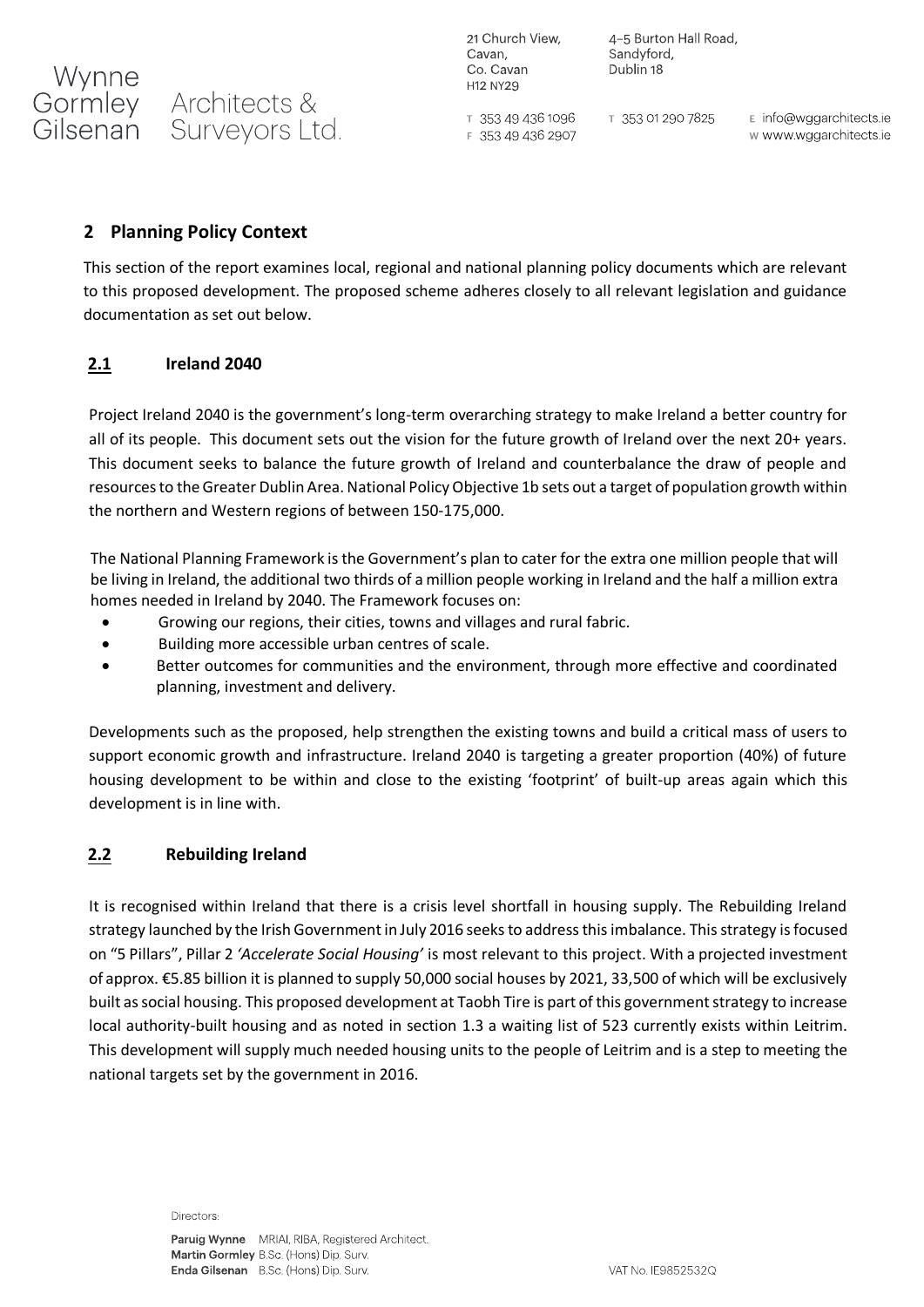4-5 Burton Hall Road, Sandyford, Dublin 18

T 353 49 436 1096 F 353 49 436 2907 T 353 01 290 7825

E info@wggarchitects.ie w www.wggarchitects.ie

#### **2.3 Quality Housing for Sustainable Communities 2007**

Architects &

Gilsenan Surveyors Ltd.

Wynne

Gormley

In February 2007, the Department of the Environment, Heritage and Local Government published a statement on housing policy, Delivering Homes Sustaining Communities1, which set out the fundamentals of the Government's vision for housing in the coming years. The aim of these Guidelines is to identify principles and criteria that are important in the design of housing and to highlight specific design features, requirements and standards that have been found, from experience, to be particularly relevant.

Table 5.1 of this document sets out minimum standards for all housing units. Section 8 of this report provides detailed breakdowns of each unit and its comparison to the standards set out in this policy document.

#### **2.4 Regional Spatial and Economic Strategy 2020-2032**

This RSES provides a high-level development framework for the Northern and Western Region that supports the implementation of the National Planning Framework (NPF) and the relevant economic policies and objectives of Government. It provides a 12-year strategy to deliver the transformational change that is necessary to achieve the objectives and vision of the Assembly. The strategy is about delivering effective regional development for the Northern and Western Region, encompassing Connacht and the Ulster Counties of Cavan, Donegal, and Monaghan.

The proposed development of the subject site is in line with the County Development Plan policies to meet the housing need and growth targets as set out and is in line with the policies contained within theRSES.

### **2.5 Leitrim County Development Plan 2015-2021**

The Leitrim County Development Plan 2015-2021 was finalised and adopted on 12th January 2015 and came into effect on 9th February 2015. Manorhamilton has been identified as a Tier 2A town within this plan, and identified as one of the county's 3 'key towns'. The Development Plan sets out Leitrim County Council's policies and objectives for the proper planning and sustainable development of the County from 2015 to 2021. The Plan seeks to develop and improve, in a sustainable manner, the social, economic, cultural and environmental assets of the County. The making of the Development Plan has been informed by the Housing Strategy, the Retail Strategy and the Strategic Environmental Report.

Section 3 of this report goes into detail within respect to the proposed development however the county development plans sets out a number of policies and objectives which support this development at high level.

Section **4.2.1 Reinforcement of Existing Towns and Villages** of the development plan states - The Council is aware that much of the social and economic infrastructure of the County (Post Offices, Schools, small Shops and Sports clubs, etc.) has been under threat from population decline.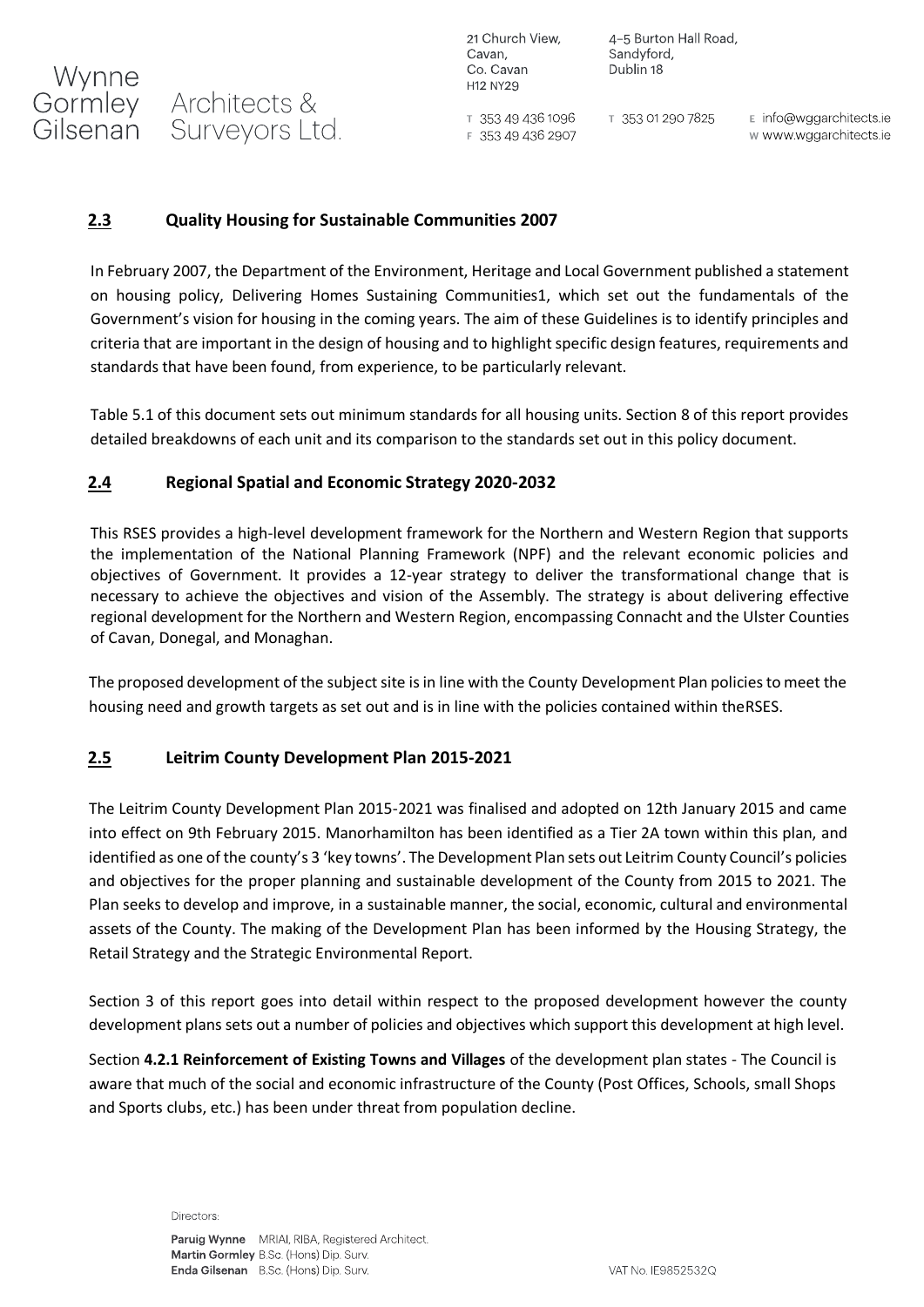

4-5 Burton Hall Road, Sandyford. Dublin 18

T 353 49 436 1096 F 353 49 436 2907

T 353 01 290 7825

E info@wggarchitects.ie w www.wggarchitects.ie

#### **Policy 6 -** *It is the policy of the Council to promote the viability of these facilities by encouraging new residential development to locate within the development envelope of existing towns, villages and other centres where these services are available.*

The location of this proposed development meets the principles of Policy 6.

In terms of the Council's role in housing provision the County Development Plan 2015-2021 addresses this through a number of policies.

**Objective 21 -** *It is an objective of the Council to provide Local Authority housing in all areas where the need arises for those persons eligible. The scale of social housing shall be commensurate to the scale of the settlement and an overconcentration of social housing in particular locations is to be avoided, for example, as in Mohill and Drumkeerin.*

**Objective 22 -** *It is an objective of the Council to implement Government policy in relation to all aspects of social housing.*

**Policy 38** sets out the Council's policy with respect to its need to supply social housing – *"It is the Council's*  policy to assist in the provision of houses or sites on lands acquired as part of the overall housing programme *or under the provision of the Planning & Development Act 2000-2014, or as amended."*

These policies and objectives show the importance which Leitrim County Council place on their role in the provision of housing and meeting national policy in thisrespect. The proposed development is an ideal location for a development of this nature and aligns with the principles contained within the Leitrim County Development Plan 2015-2021.

#### **2.6 Leitrim County Housing Strategy 2015-2021**

The Council has prepared the Leitrim County Housing Strategy 2015-2021, in accordance with its obligations under Part V of the Planning Act. This document aims to set out a strategy for housing within the County over the lifetime of the County Development Plan, 2015-2021 and it is prepared in the context of the new 'Core Settlement Strategy' required as part of the Development Plan.

Section 9.2 of the Housing Strategy sets out policies having regard to the analysis and research carried out in preparing the report, the following policy is recommended for adoption by the Council.

**Housing Strategy Policy 1** *- It is the policy of the Council to enable every household to have available an*  affordable dwelling of good quality, suited to its needs, in a good environment and, as far as possible at the *tenure of its choice.* 

*The Council will pursue this;*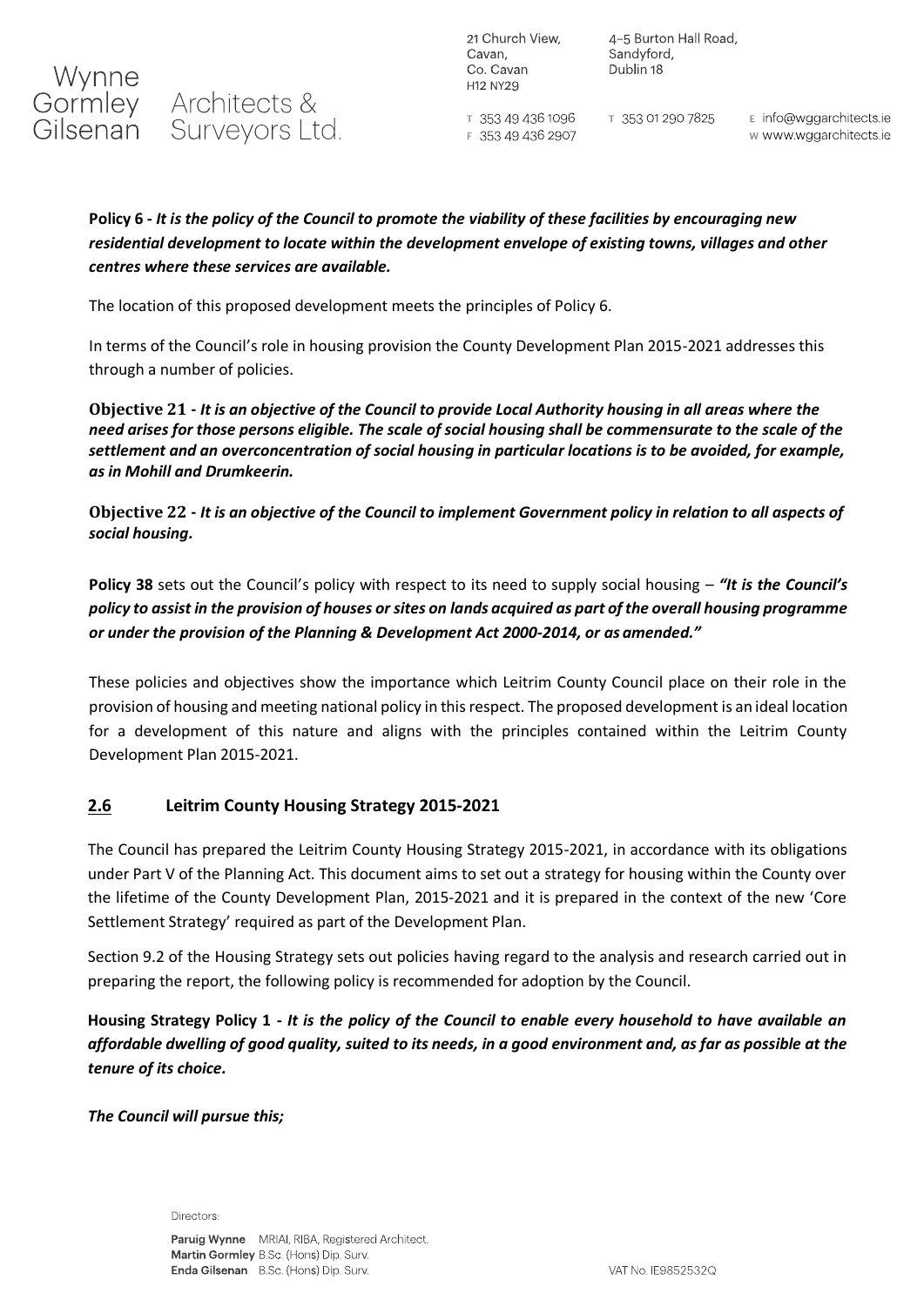

4-5 Burton Hall Road, Sandyford, Dublin 18

⊤ 353 49 436 1096 F 353 49 436 2907

T 353 01 290 7825

E info@wggarchitects.ie w www.wggarchitects.ie

#### *a) by the direct provision of housing;*

b) by facilitating and co-operating with approved housing bodies and other social housing providers;

c) by facilitating the development of the private-rented sector as an attractive tenure and the implementation of the Rental Accommodation Scheme and any successor to this Scheme;

d) by providing paths to home ownership from social housing in line with Government schemes and policy;

e) by continuing to operate grant schemes to assist older people and people with a disability in private housing;

f) by being favourably disposed towards the development of new houses in appropriate locations and refurbishment and extension of existing houses in the county

This proposed development by Leitrim County Council is aligned with the Leitrim Housing Strategy 2015-2021.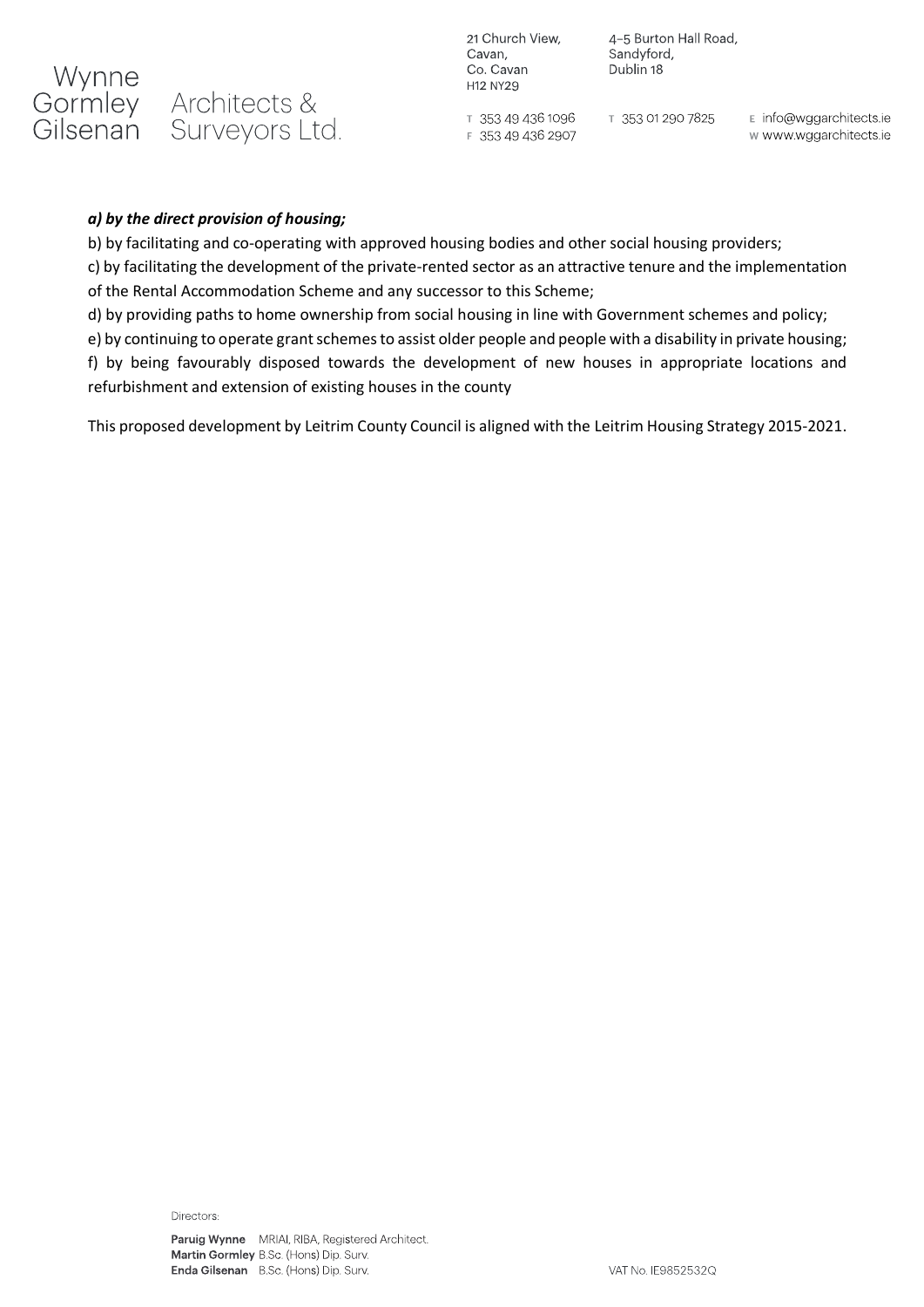21 Church View, Cavan, Co. Cavan H12 NY29

4-5 Burton Hall Road, Sandyford, Dublin 18

T 353 49 436 1096 F 353 49 436 2907 T 353 01 290 7825

E info@wggarchitects.ie w www.wggarchitects.ie

### **3 The Site**

#### **3.1 Site Description**

As noted earlier the proposed site is a greenfield location situated to the NE of Manorhamilton town centre. The site is accessed from the existing N16/Hospital Road junction. To the immediate SW of the site is the existing Taobh Tire housing development consisting of 16 no. units, to the north and west of the site is the Clooneen Park housing development. The local road runs directly in front of the site. 500m south of the site lies Our Ladys Community Hospital.



**Fig 1 – Extract from 25-inch OS map of 1907–9, showing the proposed development area**

The proposed site measures approximately 0.25 Ha (0.61 Acres) and will if approved, be accessed from the existing N16/Hospital Road junction. The general topography of the site includes a significant slope from a high point on the SW of the site to the NE end of the site. The site itself is currently a vacant infill site.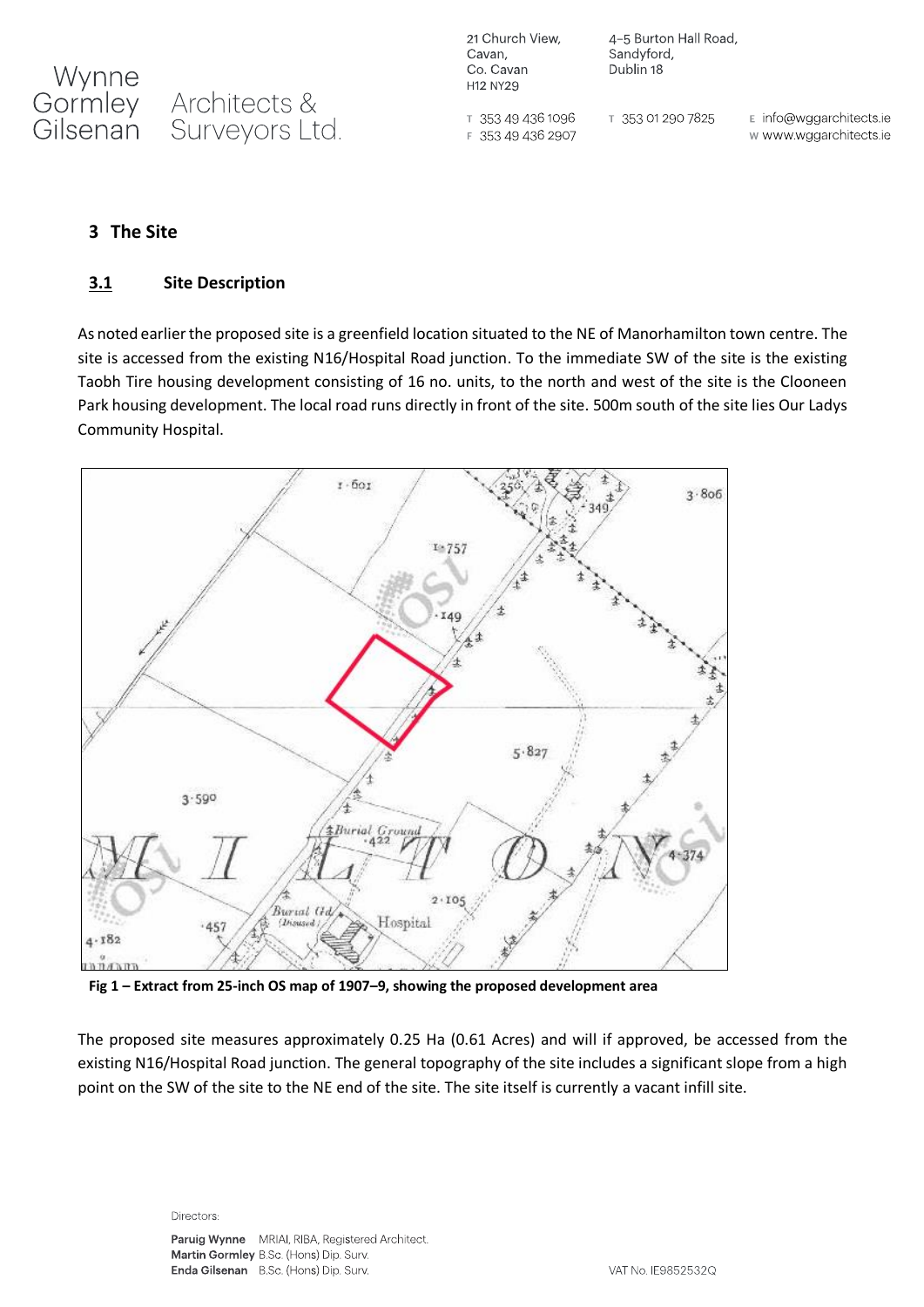21 Church View, Cavan. Co. Cavan H12 NY29

4-5 Burton Hall Road, Sandyford, Dublin 18

T 353 49 436 1096 F 353 49 436 2907 T 353 01 290 7825

E info@wggarchitects.ie w www.wggarchitects.ie

#### **3.2 Site Zoning**

As noted in the County Development Plan 2015-2021 the social and economic infrastructure of urban areas are under threat from population decline. As such it if important to consolidate new residential development within the core of existing urban centres where possible.

*Policy 6 - It is the policy of the Council to promote the viability of these facilities by encouraging new residential development to locate within the development envelope of existing towns, villages and other centres where these services are available.*

#### *(Leitrim County Development Plan 2015-2021)*

The zoning for the proposed site is set out within Map 2 Manorhamilton Land Use Zoning Strategy (See Fig 2 below). The site is covered under a Primarily Residential.

The county development plan notes the need for high-quality residential schemes with convenient and safe access to local services and a safe and pleasant local environment. As such this site is an ideal location to provide conveniently located development and consolidate the town of Manorhamilton. The proposed development is in line with the zoning objectives of the governing County Development Plan 2015-2021 and is consistent with the policies set out within this plan.



**Fig 2 – Extract from County Development Plan 2015-2021 Map 2**

#### Directors:

Paruig Wynne MRIAI, RIBA, Registered Architect. Martin Gormley B.Sc. (Hons) Dip. Surv. Enda Gilsenan B.Sc. (Hons) Dip. Surv.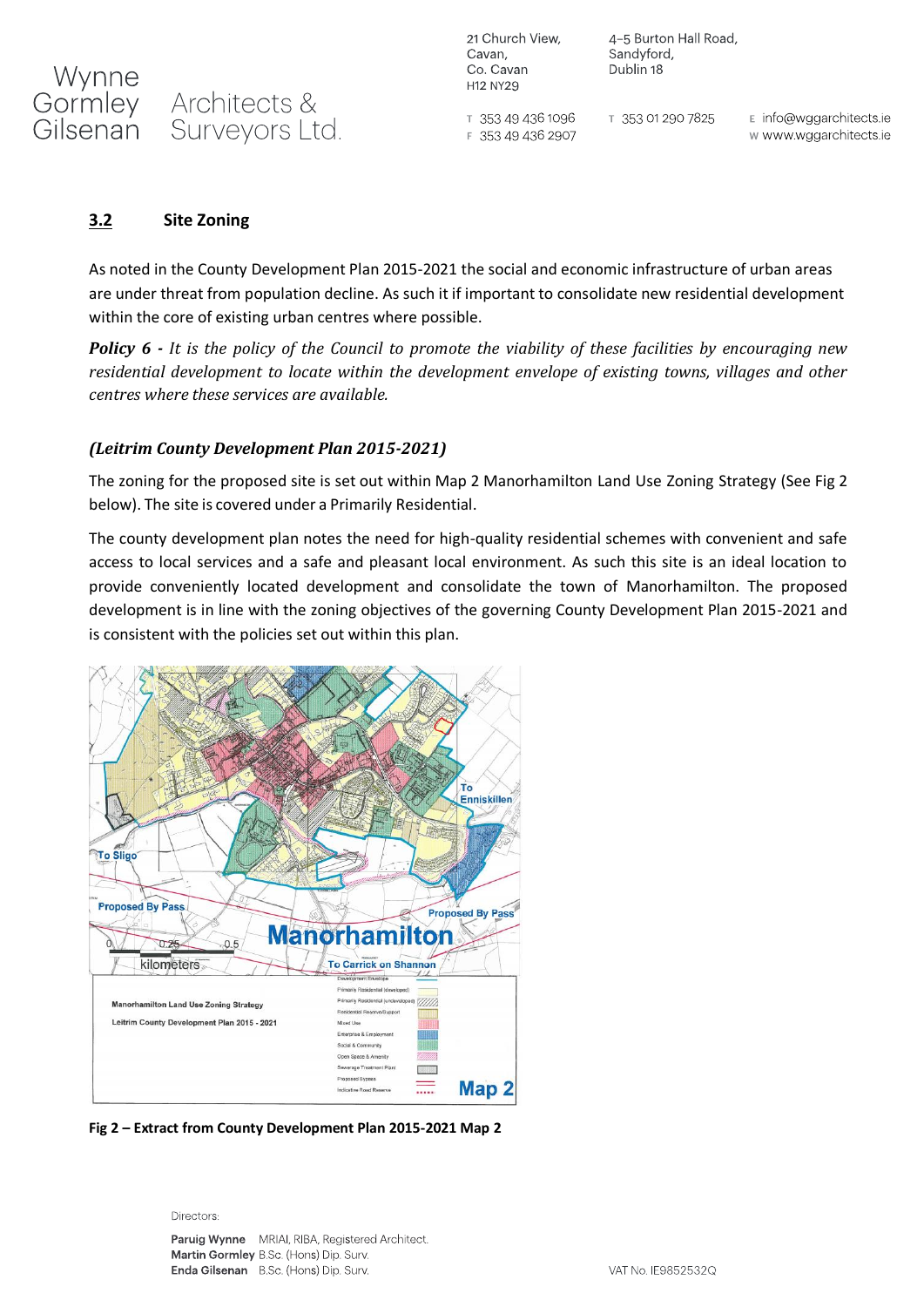21 Church View, Cavan, Co. Cavan H12 NY29

4-5 Burton Hall Road, Sandyford, Dublin 18

T 353 49 436 1096 F 353 49 436 2907 T 353 01 290 7825

E info@wggarchitects.ie w www.wggarchitects.ie

#### **3.3 Site History**

The site is a greenfield site so there have been no previous planning applications made in respect of these lands.

#### **3.4 Site Levels**

The subject site at present has a significant fall generally fall from SW to NE. The total fall across the site is of the order of approximately 4.6m. This gradient meant that there were limitations in the way in which the site could be developed and some retaining walls have been incorporated into the development to regularise the slope.

As all units are directly accessed of the existing road to the front of the site, this road has dictated the levels of the proposed units. Each unit will be provided with a sloped driveway in compliance with Part M of the Building Regulations. This is to ensure wheelchair users will be able to easily access each housing unit via a gradual ramp or gently sloping access routes depending on the severity of the site levels for each housing unit. The back gardens slope to the back boundary, gabion baskets have been introduced to help reduce the levels and lessen the impact on the existing Clooneen Park development.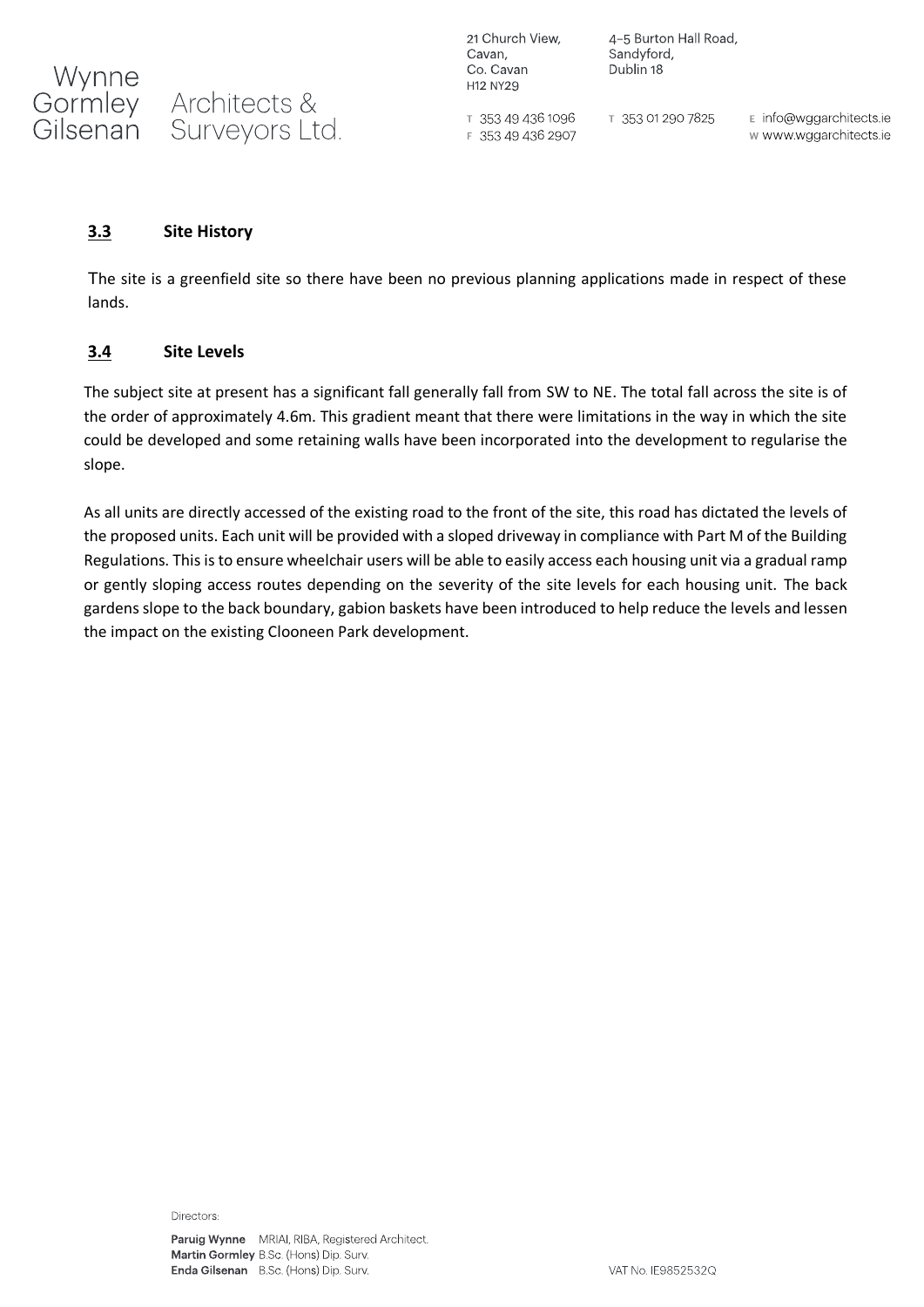

Gilsenan Surveyors Ltd.

21 Church View, Cavan, Co. Cavan H12 NY29

4-5 Burton Hall Road, Sandyford, Dublin 18

T 353 49 436 1096 F 353 49 436 2907

T 353 01 290 7825

E info@wggarchitects.ie w www.wggarchitects.ie

#### **4 The Proposed Development**

#### **4.1 Design Statement**

The design concept of the proposed residential development was prepared after preliminary discussions between Leitrim County Council, WGG Architects and other design team members and forms the basis of the design of the site layout and housing types. In accordance with Leitrim County Development Plan 2015-2021, see below the following issues considered in the preparation of the Concept Design:

- Site Design Approach The overriding design intention is to create an inclusive and coherent new community, based on best practice urban planning principles, giving residents a sense of place, ownership and identity. The design concept responds to the sites character:
	- Create a central public open space to provide a strong neighbourhood identity;
	- Form linear green buffer along public footpath with front green areas and parking;
	- •New housing to overlook open spaces to ensure passive surveillance of amenity areas;
	- And secure boundary to housing site by forming housing around perimeter.

The layout of the proposed development when through a number of variations and proposals dealing with design constraints such as overlooking / gradients / retaining walls etc. The final proposal deals with all issues and provides a development which addresses all the site constraints in a sensitive manner.

- Design Evaluation The design strategy was tested with a number of design options which were presented and discussed with the Planning Dept. and Housing Dept. of Leitrim County Council. Suggested comments contributed to an updated design.
- Proposed site layout/design approach The following key design aspirations have reinforced the design process of the layout to date:
	- Creation of a high-quality living environment for residents and enhancement of the social, environmental and visual quality of the area as a whole;
	- •Design of the layout to discourage antisocial behaviour, particularly by ensuring that all access ways and public areas are overlooked by dwellings;
	- Maximise amenity and energy efficiency through climate sensitive design that takes account of orientation and typography;
	- Elimination of barriers to accessibility for all users;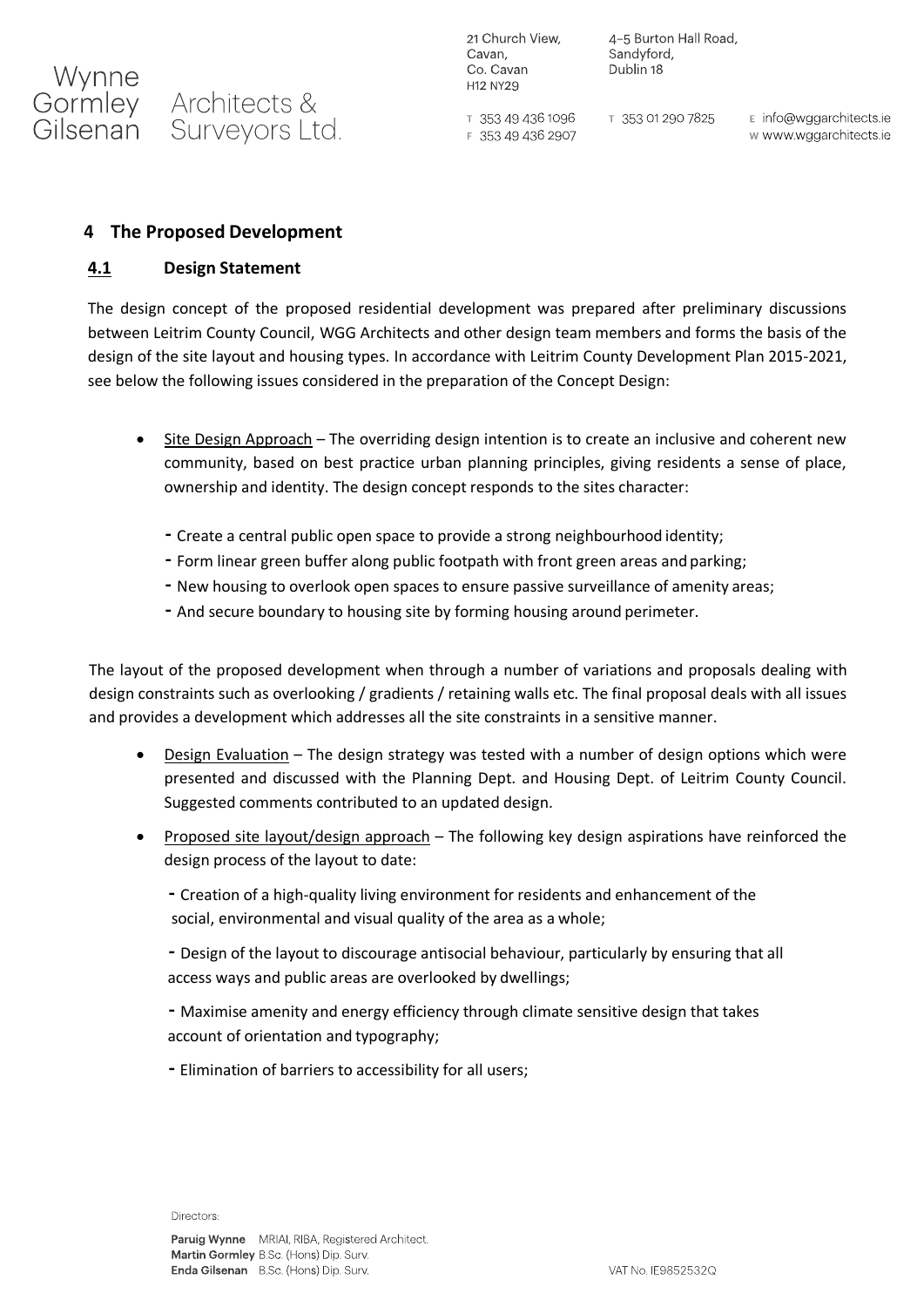## Gormley Architects & Gilsenan Surveyors Ltd.

4-5 Burton Hall Road, Sandyford, Dublin 18

⊤ 353 49 436 1096 F 353 49 436 2907

T 353 01 290 7825

E info@wggarchitects.ie w www.wggarchitects.ie

• And promoting the concepts of enclosure, clear separation of public/private realm and good permeability as the means to achieve a high-quality living environment.

- Public Open Space Public open space has been provided within the previous phase of the Taobh Tire development. More detail is given in section 4.4 of this report.
- Streets, roads and footpath The design team have taken full cognizance of the requirements of DMURS and other relevant guidance/ legislation. All parking for the dwellings has been provided on-street and is located to be overlooked by the residents and in close proximity of each individual resident.
- Boundaries A variety of boundaries have been considered, appropriate to the circumstances and locations:

• 2m high timber board and concrete post form a visual boundary and security for each dwelling;

• 1.8m boundary walls where private spaces are next to a public space, this is to ensure the privacy of the private dwelling

•And boundary treatment in the form of a dry block retaining wall to ensure robust construction.

• Dwelling Types – A range of dwelling types and scales have been developed to avoid a monotonous arrangement lacking in character.

A mix of housesfor range a of users has been provided to meet the specific housing need identified by Leitrim County Council. The housing forms a mix of 2 bed houses in both semidetached and detached form.

- House Design The house types have been designed to match and compliment the units already constructed in phase 1 . Space standards for all the dwellings are generally in accordance (and often exceed) with the requirements set out in the 'Quality Housing for Sustainable Communities' document and the relevant sections of the Leitrim County Development Plan 2015-2021. Use of natural daylight and sunlight has been maximised, with all windows sized to allow good daylight penetration.
- The Arrangement of living/ kitchen/ dining spaces is relative to the front and rear of the dwellings and varies across the development providing multiple aspects of activity to the street from within the houses. Large ground floor windows and patio doors to the rear, combined with an internal generously wide linking door between where possible, ensures that dual aspect is also a key component in providing good quality and functional family orientated spaces to the ground floor of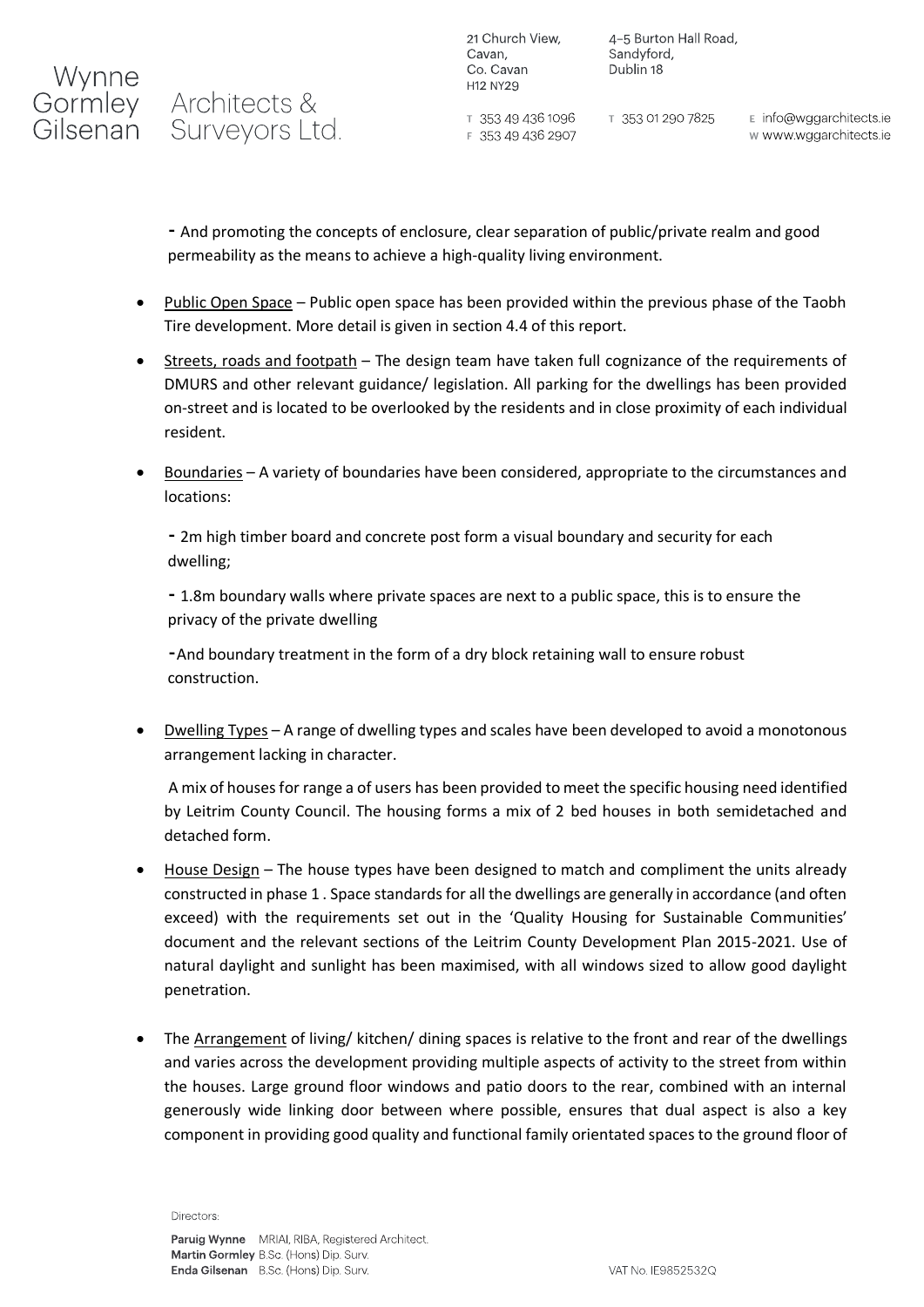

## Gormley Architects & Gilsenan Surveyors Ltd.

21 Church View, Cavan, Co. Cavan H12 NY29

4-5 Burton Hall Road, Sandyford, Dublin 18

T 353 49 436 1096 F 353 49 436 2907 T 353 01 290 7825

E info@wggarchitects.ie w www.wggarchitects.ie

#### all dwellings.

Practical aspects of access and use have been considered in detail, with particular reference to part M of the Building Regulations. Level access is provided at each main door, in compliance with Part M Regulations. The ground floor W.C. is suitably sized for a wheelchair user in each housetype.

Storage spaces are distributed throughout the circulation areas, living spaces and bedrooms, with kitchen cupboard spaces and worktops being provided to meet (or exceed where possible) the requirements set out in table 5.2 of the 'Quality Housing for Sustainable Communities' document.

The front curtilage includes planters with a small tree and low maintenance planting contributing to a well landscaped streetscape. Canopies provide shelter at entrance doors when required.

Private open space to each of the dwellings is provided by way of a secure garden to the rear of each house. Access to rear gardens of the houses is secured by a timber gate from the side of the house. The kitchen / living area are overlooking the large gardens to the rear of the dwellings.

• Material and Expression – A consistent architectural expression is carried through each of the house types to bring a uniformity and identity to the variety of house types. The detailing of the front curtilage, in combination with individual dwelling features such as entrance canopies, front gardens and hedge boundaries all contribute to the overall street composition.

Smooth Render is the prevailing material of the publicly visible facades to the front, sides and rear. The smooth render will allow for 2 coats of high-quality paint finish. All boundary walls will be finished with a fine dash and concrete capping for minimal maintenance.

Windows will be framed with simple opening sections and low maintenance finish to ensure a simple contemporary expression. The roof form of simple dual pitch avoids complicated junctions, which can be costly and weather poorly, and allows for the provision of solar panels on the front or rear roof, depending on the optimum orientation. The finish in concrete tiles ensures long life and good weathering with low maintenance required.

• Climate and Energy Statement – The design strategy to ensure sustainable, energy efficient design to ensure low cost of use and consideration of climate change include:

All houses have been designed to have a compact and efficient form, use of semi-detached and detached houses reduces exposed envelope and reduces heat losses. In addition:

- External wall cavity is highly insulated to reduce heat losses;
- •Windows are sized appropriately to balance heat loss and potential solar gain;
- •The detailed design will consider the most efficient and appropriate heating system;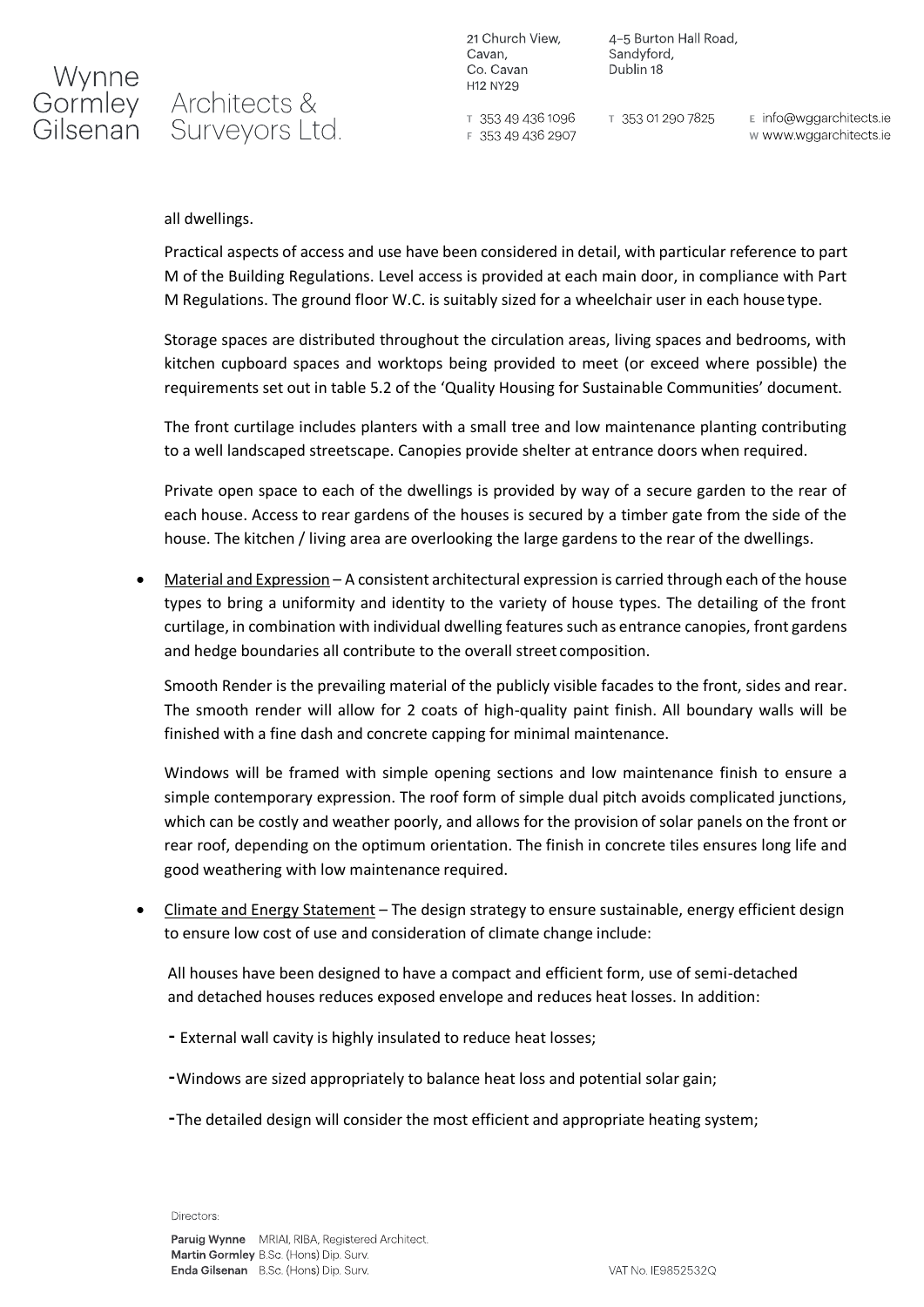

## **Architects &** Surveyors Ltd.

21 Church View, Cavan, Co. Cavan H12 NY29

4-5 Burton Hall Road, Sandyford. Dublin 18

T 353 49 436 1096 F 353 49 436 2907 T 353 01 290 7825

E info@wggarchitects.ie w www.wggarchitects.ie

(Provision for solar panels on each roof has been allowed for)

•And materials with long life and low embodied energy are preferred, to reduce impact on the environment.

#### **4.2 Density**

As set out in the Guidelines for Planning Authorities on Sustainable Residential Development in Urban Areas a small town would be considered to have a population of between 2,000-5,000 inhabitants. Manorhamilton would therefore fall in to such a category. Within these guidelines an "Edge of Centre" site for a small town should achieve densities in the region of "20-35 dwellings per hectare". The proposed development site measures 0.25 ha and achieves a rate of 20 units per hectare. This is just in line with government guidelines in this respect. Given the site contours that exist on the site it would not be feasible to achieve a higher density without compromising the residential amenity of the proposed residents.

#### **4.3 Overlooking**

Great care has been taken to ensure that the proposed development does not impact on the existing residential amenity of properties in the area. The proposed maintain a min 22m distance from the dwelling to dwelling and are a in excess of 30m.

#### **4.4 Public/Private Open Space and Landscaping**

The proposed development provides public open space which exists under the previous phase. As set out in Section 5.3.5 of the Leitrim County Development Plan 2015-2021 *"Generally, however, in new residential estates of 20 units or more, a minimum of 15% of the site area shall be reserved as functional open space (excluding road margins and residential open space). The open space shall be conveniently located to the development, preferably as a single unit and shall be appropriately finished by the developer prior to the completionofthescheme.TheCouncilwillfavour the location of open space so that as many houses as possible face onto it, providing passive supervision."*

In line with the development plan this scheme provides the necessary area for public open space within the overall development of Taobh Tire, due to the sloping nature and narrow aspect of the site it was not possible to provide any additional open space.

In terms of private open space, all houses have been designed in accordance with the Best Practice Guidelines – Quality Housing for Sustainable Communities which includes the provision of private open space and complies with the guidance set out in the Carrick on Shannon Local Area Plan 2010-2019 which states *"Normally, minimum private open space of 55 m. sq. will be required for all houses".* A detailed breakdown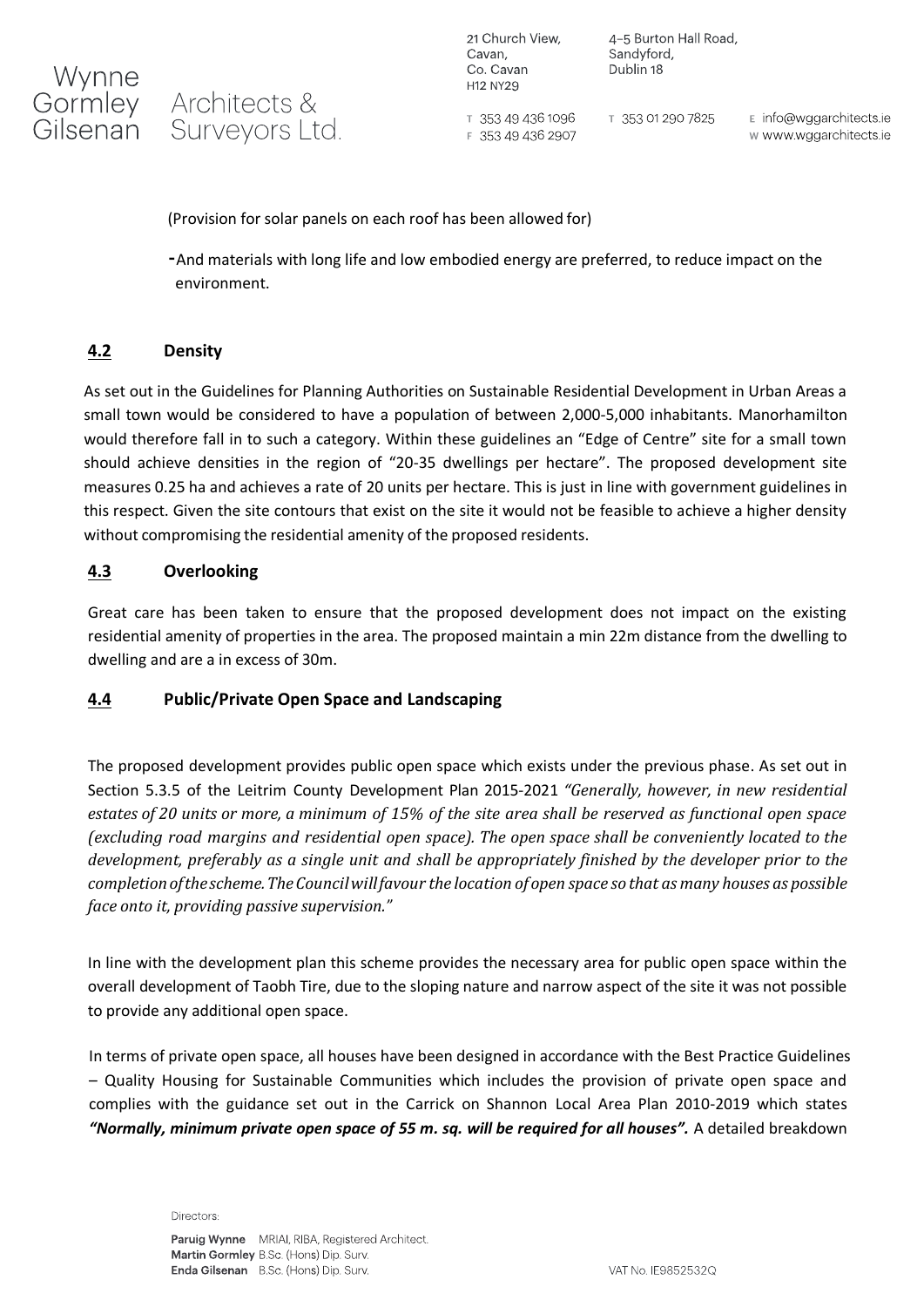

4-5 Burton Hall Road, Sandyford, Dublin 18

T 353 49 436 1096 T 353 01 290 7825 F 353 49 436 2907

E info@wggarchitects.ie w www.wggarchitects.ie

of private open space per house is provided in Section 8.

In line with the Urban Design Manual – A Best Practice (DEHLG, 2009) all areas of open space proposed are designed to be inviting, safe and conveniently located for people's homes. As well as creating a good level of natural surveillance so that users of the open space feel comfortable and safe, creating a strong relationship between the private home and public space will mean that residents will be encouraged to feel a strong sense of ownership over the public realm.

Section 7.4 of the Sustainable Residential Development in Urban Areas Guidelines, regarding privacy and security acknowledge that privacy is an important element of residential amenity and contributes towards the sense of security felt by people in their homes. All dwellings proposed have an area of front garden space in addition to the rear/side garden space.

A detailed landscaping plan has been generated for the proposed development, see fig. 3 below. This scheme provides a mix of grass and planted borders that will mature with the development. Trees and hedging have been used to soften the built edge and provide residents with a high-quality home and sense ofplace.



#### **Fig 3 – Proposed Landscaping Plan**

#### Directors:

Paruig Wynne MRIAI, RIBA, Registered Architect. Martin Gormley B.Sc. (Hons) Dip. Surv. Enda Gilsenan B.Sc. (Hons) Dip. Surv.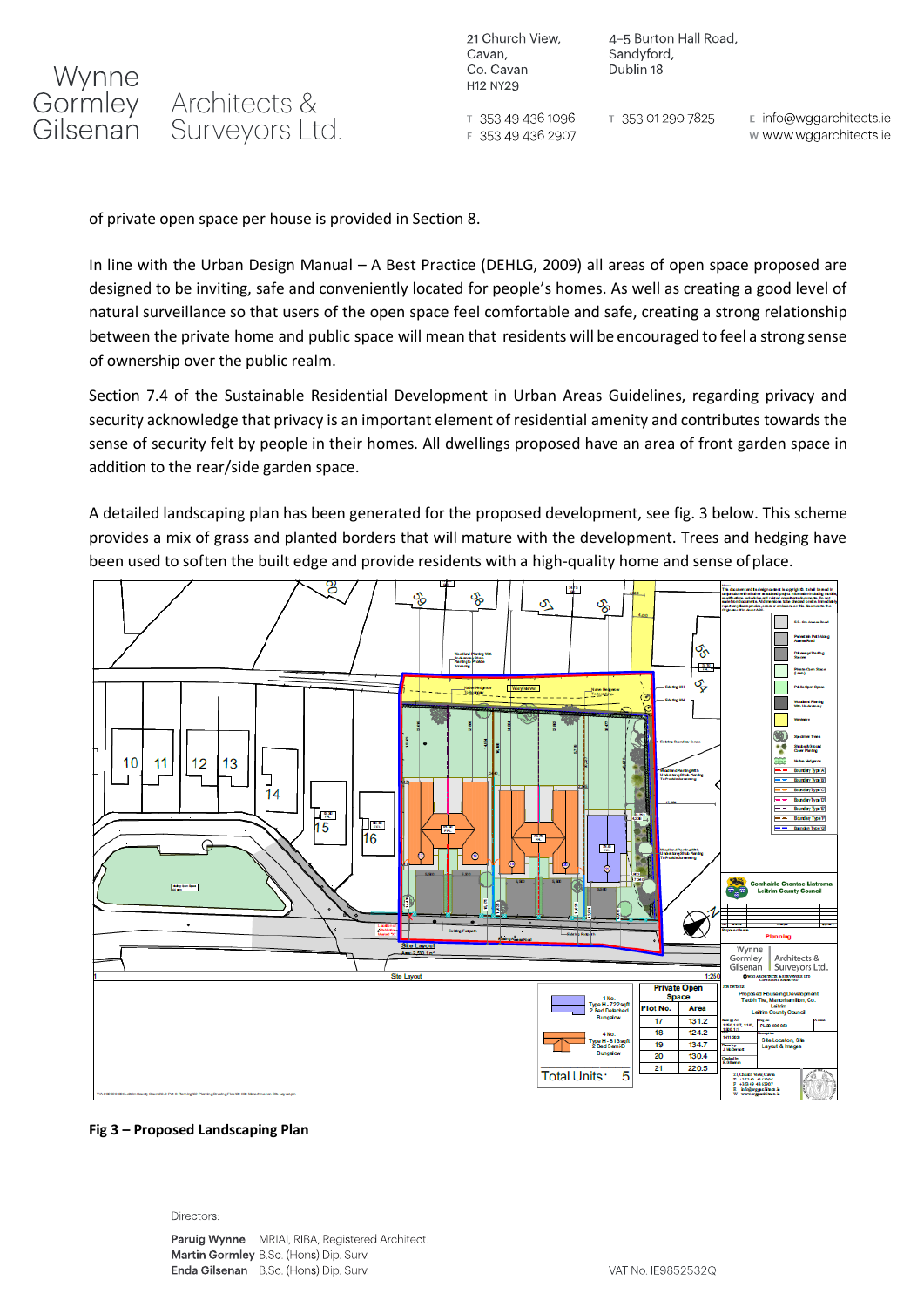**Architects &** Gilsenan Surveyors Ltd.

21 Church View, Cavan, Co. Cavan H12 NY29

4-5 Burton Hall Road, Sandyford, Dublin 18

T 353 49 436 1096 F 353 49 436 2907

T 353 01 290 7825

E info@wggarchitects.ie w www.wggarchitects.ie

#### **4.5 Boundary Treatment**

Boundary treatments throughout the development range from standalone 1.8m high timber and concrete post fence between each rear garden and concrete retaining wall at varying height to the rendered block boundary wall around the perimeter of site. Detailed drawings of these proposed treatments are provided in drawings PL20-006-053 Site Layout – Boundary & Boundary Wall Details which has been included as part of this Part 8 application.

#### **4.6 Bin Storage**

Wynne<br>Gormley

Bin storage isto be provided within the rear gardens of the units.

#### **4.7 Access, Traffic Calming and Car parking**

Access to the proposed development site is via the local road to the which along the frontage of the site.

As set out in Table 24 Car Parking Standards of the Leitrim County Development Plan 2015-2021 requires a minimum of 2 spaces per unit. (See below). In line with these requirements all units have been provided with space for 2 no. parking spaces to the front of the houses.

| <b>LAND USE</b>    | <b>MINIMUM CAR PARKING REQUIREMENTS</b> |
|--------------------|-----------------------------------------|
| <b>Residential</b> |                                         |
| Apartments         | 1.5 spaces per apartment                |
| <b>Dwellings</b>   | 2 car spaces per unit                   |

**Table 24 – Leitrim County Development Plan 2015-2021 Car Parking Standards**

#### **4.8 Site Services**

The site will be services by connections to the public water supply in the locality and existing foul sewer. Surface water will be attenuated and drain to the natural drainage system in the area. Full details and plans are provided in the Engineering report forming part of this application.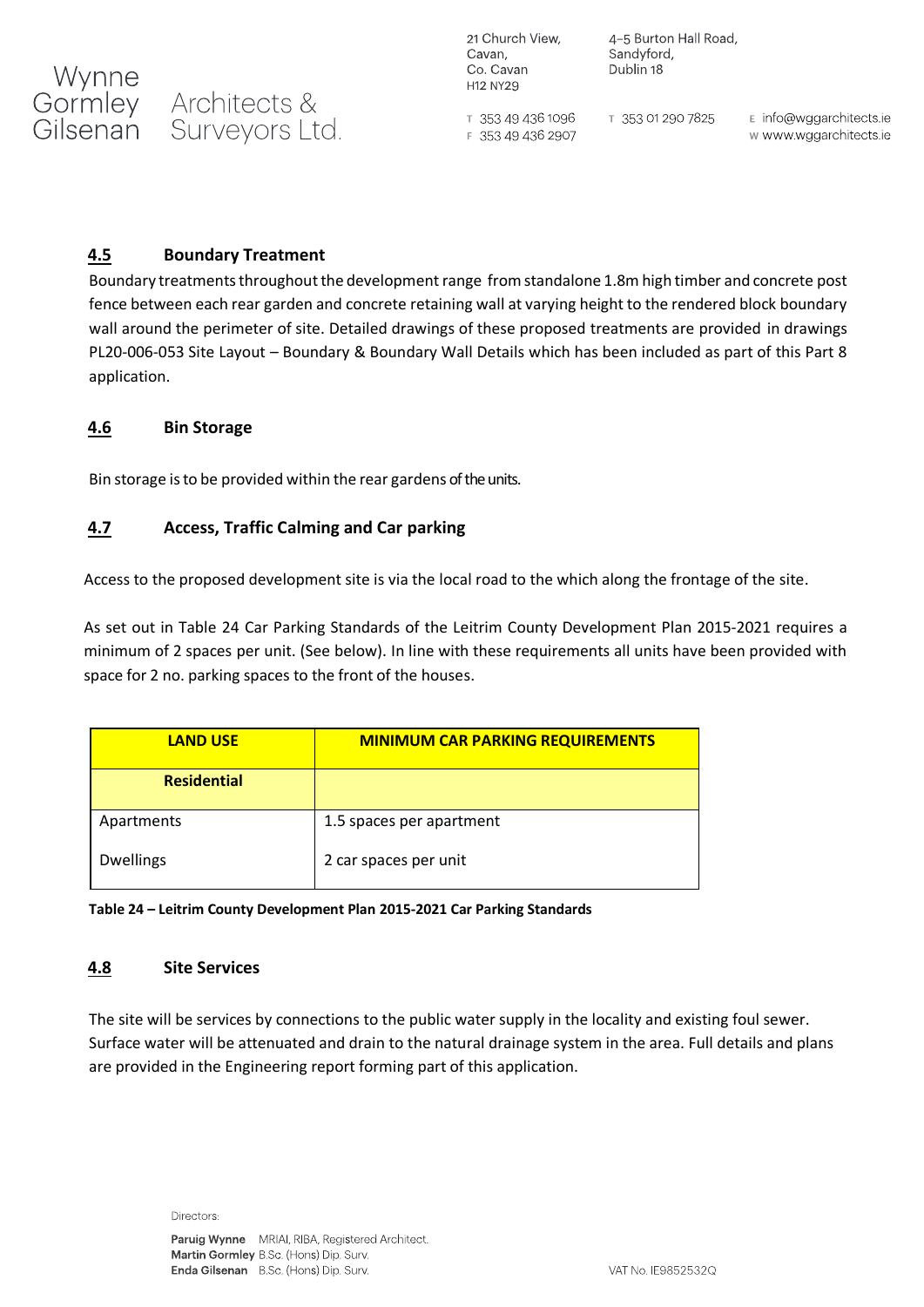Wynne<br>Gormley Architects &

Gilsenan Surveyors Ltd.

21 Church View, Cavan, Co. Cavan H12 NY29

4-5 Burton Hall Road, Sandyford, Dublin 18

T 353 49 436 1096 F 353 49 436 2907 T 353 01 290 7825

E info@wggarchitects.ie w www.wggarchitects.ie

#### **5 Appropriate Assessment**

Article 6(3) of the EU Habitats Directive (Council Directive 92/43/EEC) requires that all plans and projects be screened for potential impacts on Special Areas of Conservation (SAC's) or Special Protection Areas (SPA's). the aim of the screening process is to establish whether or not a full Appropriate Assessment of the proposed plan or project is necessary. A comprehensive assessment of the potential impacts of the proposed development at Taobh Tire, Manorhamilton, Co Leitrim on designated European sites was carried out in April 2020 by Noreen McLoughlin, MSc, MCIEEM of Whitehall Environmental. The full report forms part of this planning package.

The screening exercise concluded that the proposed development would have no impact upon any designated site.

### **6 Archaeology & Protected Structures**

An initial archaeological screening assessment of the proposed site was undertaking and carried out Irish Archaeological Consultancy Ltd and a copy of the full assessment forms part of this planning package. The Archaeological Screening Assessment recommended that given the low archaeological potential of the proposed development area, no further archaeological assessments or mitigation is deemed to be necessary in association with future development.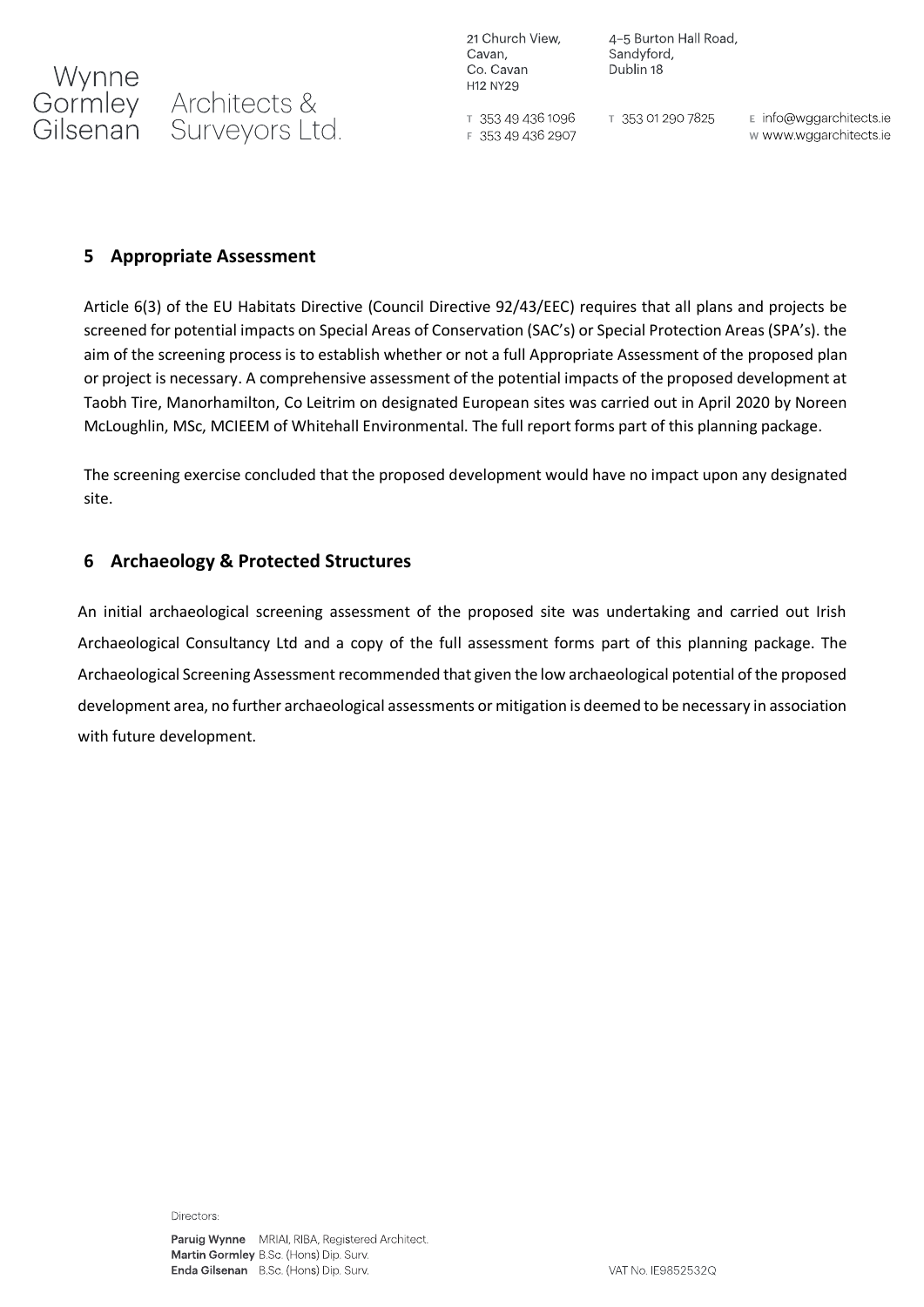21 Church View, Cavan, Co. Cavan H12 NY29

4-5 Burton Hall Road, Sandyford, Dublin 18

T 353 49 436 1096 F 353 49 436 2907

T 353 01 290 7825

E info@wggarchitects.ie w www.wggarchitects.ie

#### **7 Conclusions**

This proposed development by Leitrim County Council seeks to provide much needed social housing for the area in line with government policy and in recognition of the local need in this respect. The proposed scheme is in a central area close to exiting amenities within the town development boundary of Manorhamilton on land which is zoned for Primarily Residential. The proposals are in line with the principles of proper planning and sustainable development and as illustrated above comply in all respects to local and national policy. This development will consolidate the urban core of Manorhamilton and strengthen the town.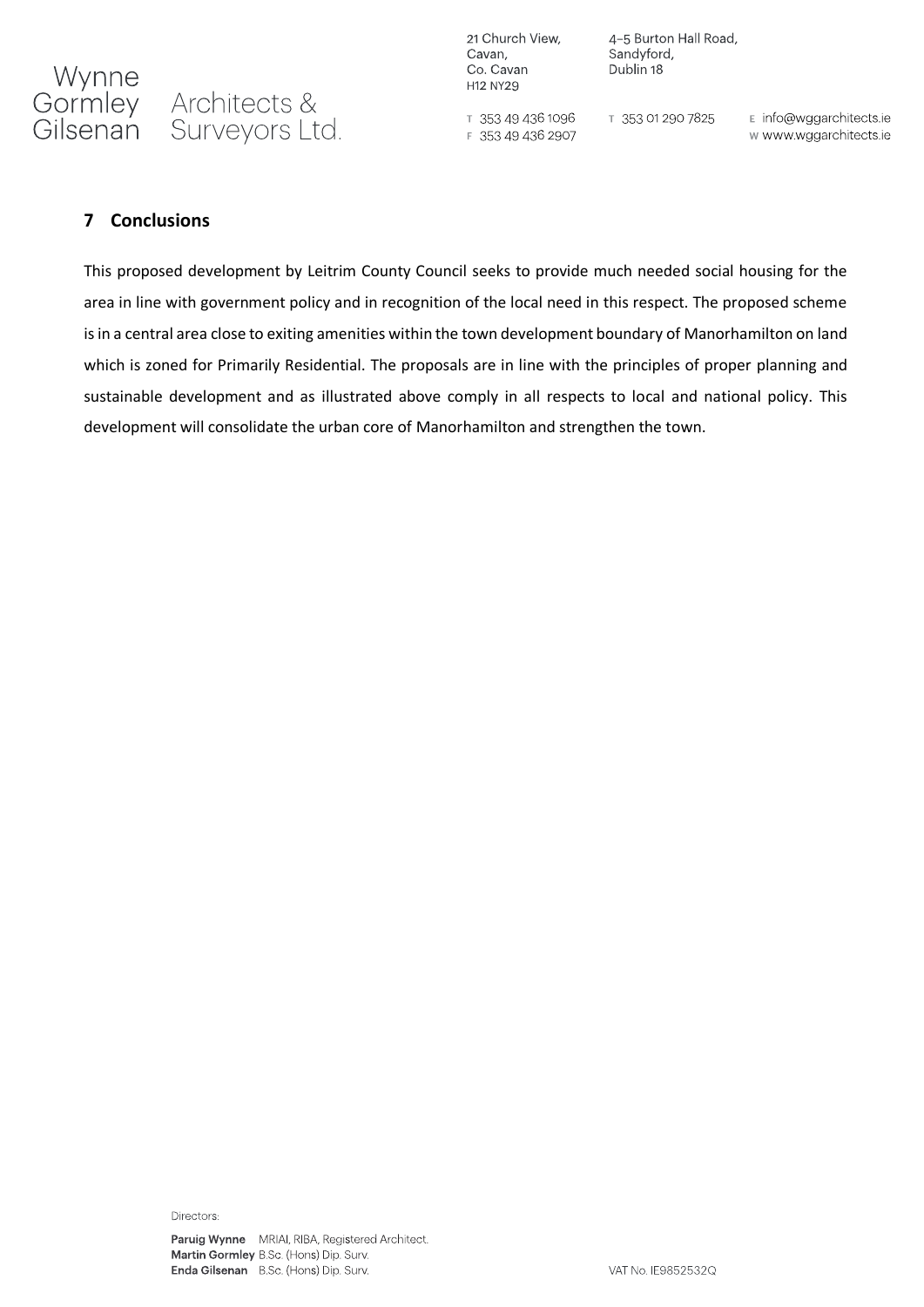

4-5 Burton Hall Road, Sandyford, Dublin 18

 $T$  353 49 436 1096 F 353 49 436 2907

T 353 01 290 7825

E info@wggarchitects.ie w www.wggarchitects.ie

#### **8 Appendix A – Summary of Proposed Development**

#### **8.1 Schedule of Accommodation**

| Type "H" Single Storey Detached: -      | $2$ Bed – 67.1 sqm |
|-----------------------------------------|--------------------|
| Type "I" Single Storey Semi-Detached: - | 2 Bed – 71.5 sgm   |

#### **8.2 Private Open Space**

Each dwelling has a private garden to the rear, the areas of which are in the table below:

| <b>House Number</b> | Area of Rear & side |
|---------------------|---------------------|
|                     | Garden              |
| House 17            | $131$ sqm           |
| House 18            | $124$ sqm           |
| House 19            | $134$ sqm           |
| House 20            | $130$ sqm           |
| House 21            | $220$ sqm           |

A small space is also being provided to the front of the house for parking and to provide a buffer zone between the public path and the dwellings.

#### **8.3 Quality Housing for Sustainable Communities 2007**

Below are the minimum standards set out in Quality Housing for Sustainable Communities 2007 document and the proposed Space Provision and Room Sizes for Typical Dwellings proposed for this development:

| Dwelling Type  | <b>Target Gross</b>       | Minimum Main     | Aggregate                  | Aggregate                   | Storage m <sup>2</sup> |
|----------------|---------------------------|------------------|----------------------------|-----------------------------|------------------------|
|                | Floor Area m <sup>2</sup> | living room $m2$ | Living Area m <sup>2</sup> | Bedroom Area m <sup>2</sup> |                        |
| 2 Bed/3P House |                           |                  |                            |                             |                        |
| (1 Storey)     | 60                        | 13               | 28                         | 20                          |                        |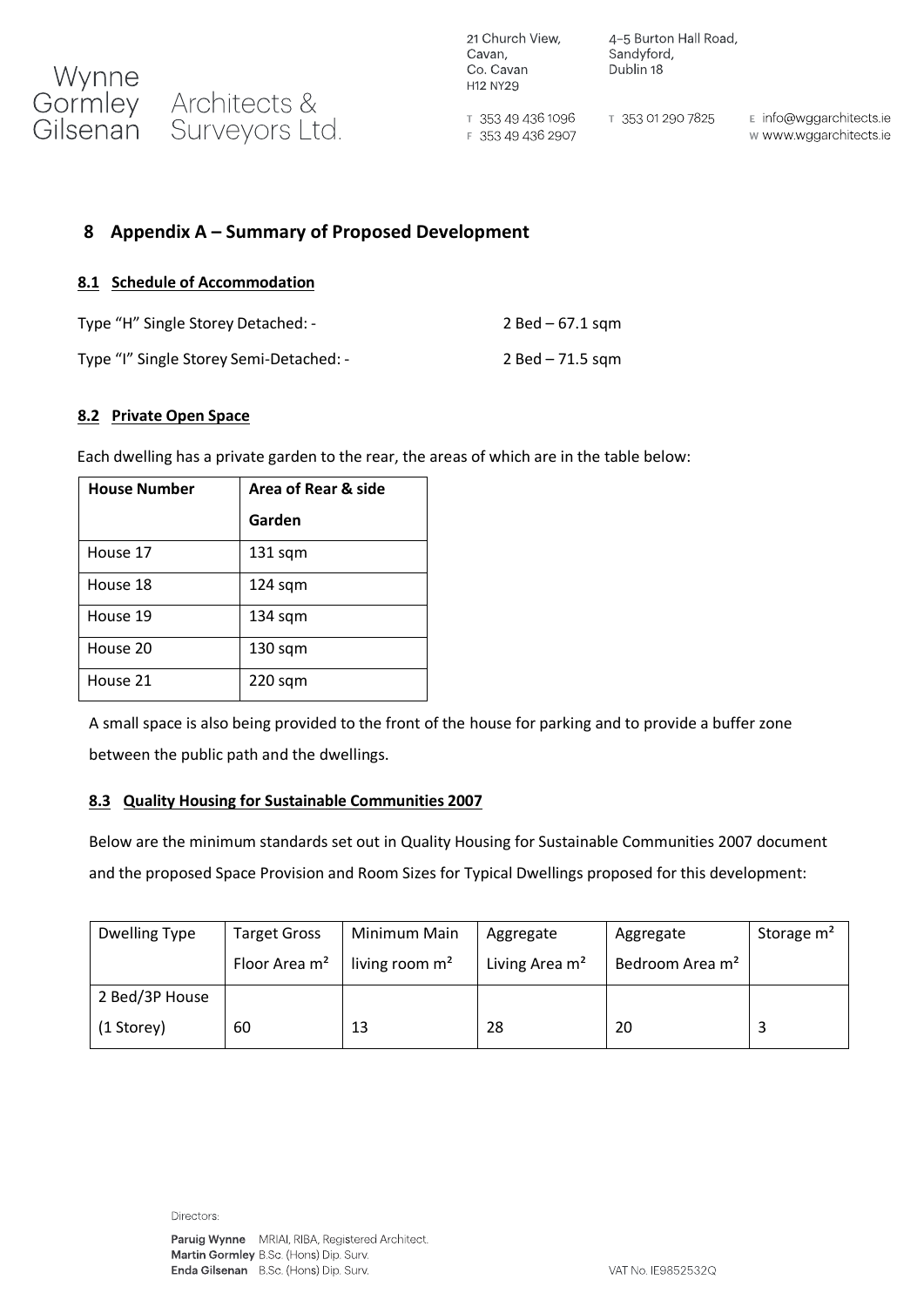

21 Church View, Cavan, Co. Cavan H12 NY29

T 353 49 436 1096

F 353 49 436 2907

4-5 Burton Hall Road, Sandyford, Dublin 18

T 353 01 290 7825

E info@wggarchitects.ie w www.wggarchitects.ie

| Dwelling Type  | <b>Target Gross</b>       | Minimum Main     | Aggregate                  | Aggregate                   | Storage m <sup>2</sup> |
|----------------|---------------------------|------------------|----------------------------|-----------------------------|------------------------|
|                | Floor Area m <sup>2</sup> | living room $m2$ | Living Area m <sup>2</sup> | Bedroom Area m <sup>2</sup> |                        |
| 2 Bed/4P House |                           |                  |                            |                             |                        |
| (1 Storey)     | 70                        | 13               | 30                         | 25                          |                        |

#### **The areas achieved in the proposed dwellings are as per the table below:**

| Proposed        | <b>Target Gross</b>       | Minimum                  | Aggregate                  | Aggregate                   | Storage m <sup>2</sup> |
|-----------------|---------------------------|--------------------------|----------------------------|-----------------------------|------------------------|
| Dwelling Type H | Floor Area m <sup>2</sup> | Main living<br>room $m2$ | Living Area m <sup>2</sup> | Bedroom Area m <sup>2</sup> |                        |
| 2 Bed/3P House  |                           |                          |                            |                             |                        |
| (1 Storey)      | 67.1                      | 14                       | 28.3                       | 20.5                        | 4.9                    |

| Proposed        | <b>Target Gross</b> | Minimum                  | Aggregate                  | Aggregate                   | Storage m <sup>2</sup> |
|-----------------|---------------------|--------------------------|----------------------------|-----------------------------|------------------------|
| Dwelling Type I | Floor Area $m2$     | Main living<br>room $m2$ | Living Area m <sup>2</sup> | Bedroom Area m <sup>2</sup> |                        |
| 2 Bed/4P House  |                     |                          |                            |                             |                        |
| (1 Storey)      | 71.5                | 15                       | 31.1                       | 25                          | 4                      |